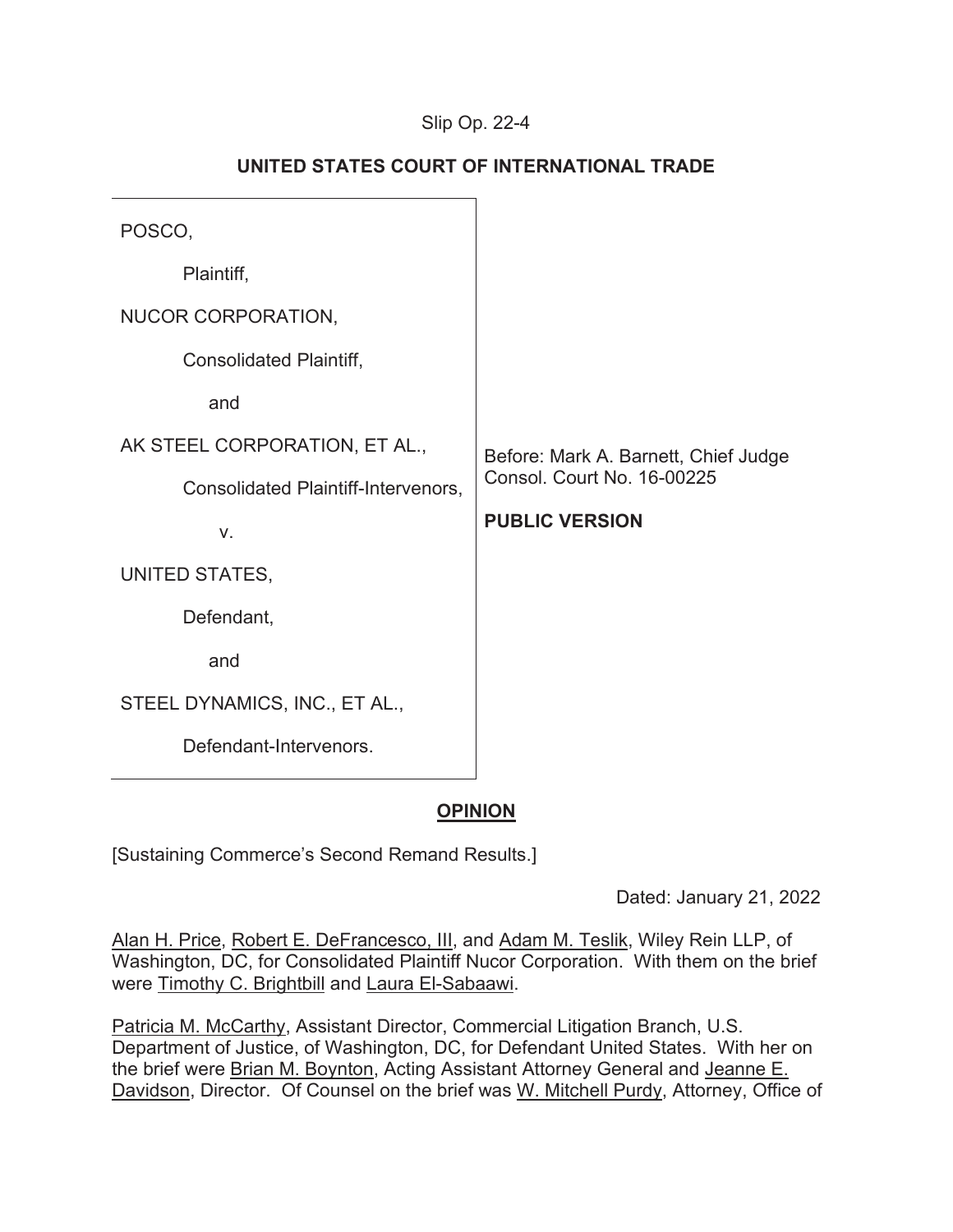the Chief Counsel for Trade Enforcement and Compliance, U.S. Department of Commerce, of Washington, DC.

Barnett, Chief Judge: In this consolidated action, Plaintiff POSCO ("POSCO"), Consolidated Plaintiff Nucor Corporation ("Nucor"), and Consolidated Plaintiff– Intervenors ArcelorMittal USA LLC, AK Steel Corporation, and United States Steel Corporation (collectively, "Plaintiff-Intervenors") challenged various aspects of the final determination of the U.S. Department of Commerce ("Commerce" or "the agency") in its countervailing duty ("CVD") investigation of cold-rolled steel products ("cold-rolled steel") from the Republic of Korea ("Korea"). *See Countervailing Duty Investigation of Certain Cold–Rolled Steel Flat Products From the Republic of Korea*, 81 Fed. Reg. 49,943 (Dep't Commerce July 29, 2016) (final aff. determination) ("*Final Determination*"), ECF No. 41–4, as amended by *Certain Cold–Rolled Steel Flat Products From Brazil, India, and the Republic of Korea*, 81 Fed. Reg. 64,436 (Dep't Commerce Sept. 20, 2016) (am. final aff. countervailing duty determination and countervailing duty order) ("*Am. Final Determination*"), ECF No. 41–3, and accompanying Issues and Decision Mem., C–580–882 (July 20, 2016) ("I&D Mem."), ECF No. 41–5. The period of investigation ("POI") ran from January 1, 2014, to December 31, 2014. *See Certain Cold–Rolled Steel Flat Products From Brazil, India, the People's Republic of China, the Republic of Korea, and the Russian Federation*, 80 Fed. Reg. 51,206 (Dep't Commerce Aug. 24, 2015) (initiation of countervailing duty investigations).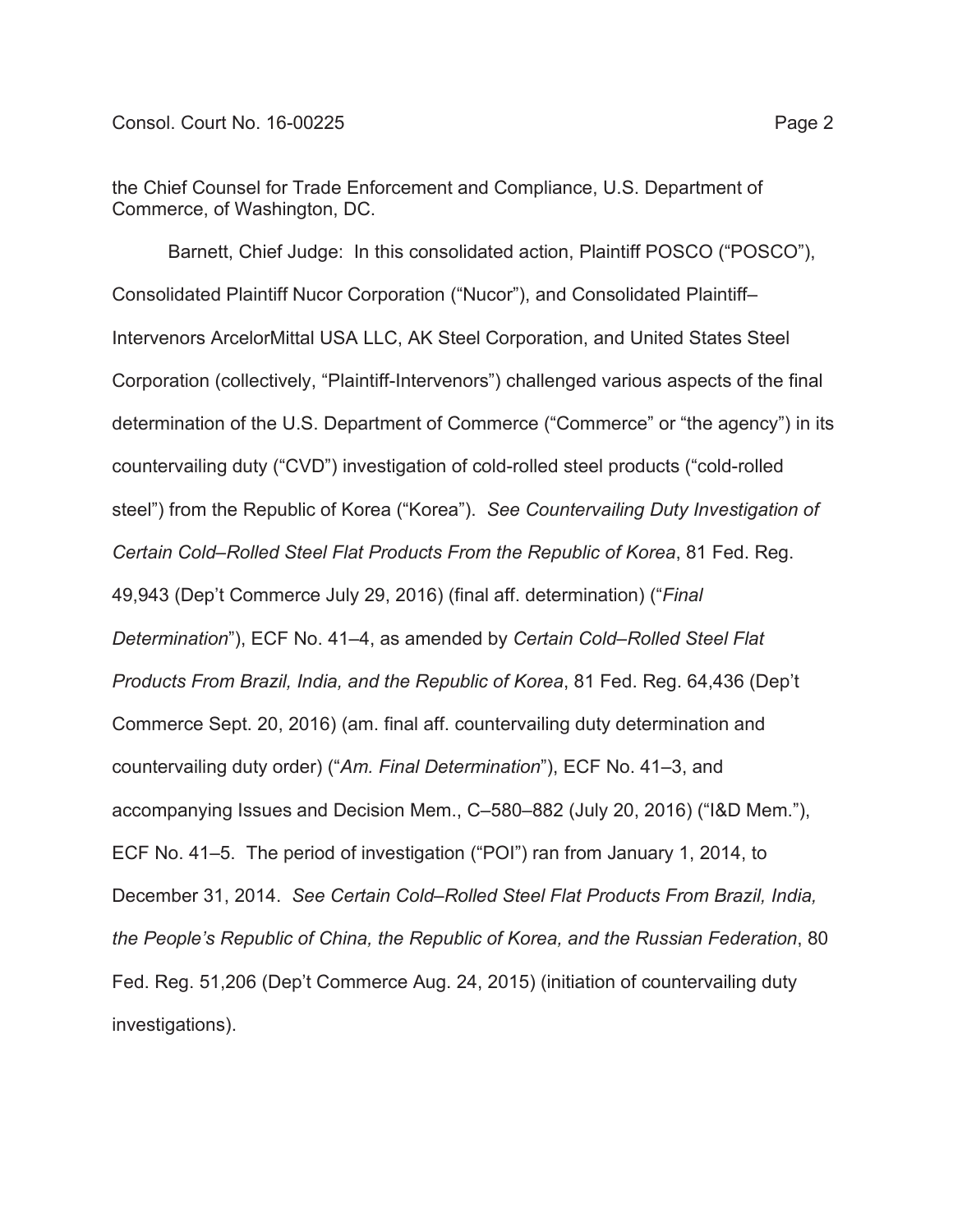The court previously sustained Commerce's determination that the Government of Korea ("GOK") did not confer a benefit upon Korean producers of cold-rolled steel through the provision of electricity for less than adequate remuneration ("LTAR") and, thus, denied the U.S. Court of International Trade ("CIT") Rule 56.2 motion for judgment on the agency record filed by Nucor and Plaintiff-Intervenors. *See generally POSCO v. United States*, 42 CIT \_\_, \_\_, 296 F. Supp. 3d 1320, 1354–63 (2018) (*"POSCO CIT*").1 On appeal, the U.S. Court of Appeals for the Federal Circuit ("Federal Circuit") vacated and remanded Commerce's determination as "contrary to law and unsupported by substantial evidence." *POSCO v. United States*, 977 F.3d 1369, 1371 (Fed. Cir. 2020) ("*POSCO CAFC*").

Commerce has now filed its remand redetermination pursuant to *POSCO CAFC*. *See* Final Results of Redetermination Pursuant to Court Remand ("Second Remand Results"), ECF No. 135-1. In the Second Remand Results, Commerce further explained its LTAR determination and addressed the flaws in its analysis identified by the Federal Circuit, but otherwise made no changes to the CVD rates determined in the *Amended Final Determination*. *See id.* at 5–42.2

<sup>1</sup> *POSCO CIT* also addressed, and remanded, certain challenges to the *Final Determination* raised by POSCO; those challenges are not at issue here. The court sustained Commerce's first remand redetermination in *POSCO v. United States*, 42 CIT \_\_, 335 F. Supp. 3d 1283 (2018), and entered judgment accordingly.

<sup>2</sup> The administrative record associated with the *Final Determination* is divided into a Public Administrative Record ("PR"), ECF No. 41-1, and a Confidential Administrative Record ("CR"), ECF No. 41-2. Nucor submitted joint appendices containing all record documents cited in the Parties' respective Rule 56.2 briefs. *See* Public J.A., ECF No. 80; Confidential J.A. ("CJA"), ECF Nos. 77 (Tabs 1–9), 78 (Tabs 10–19), 79 (Tabs 20–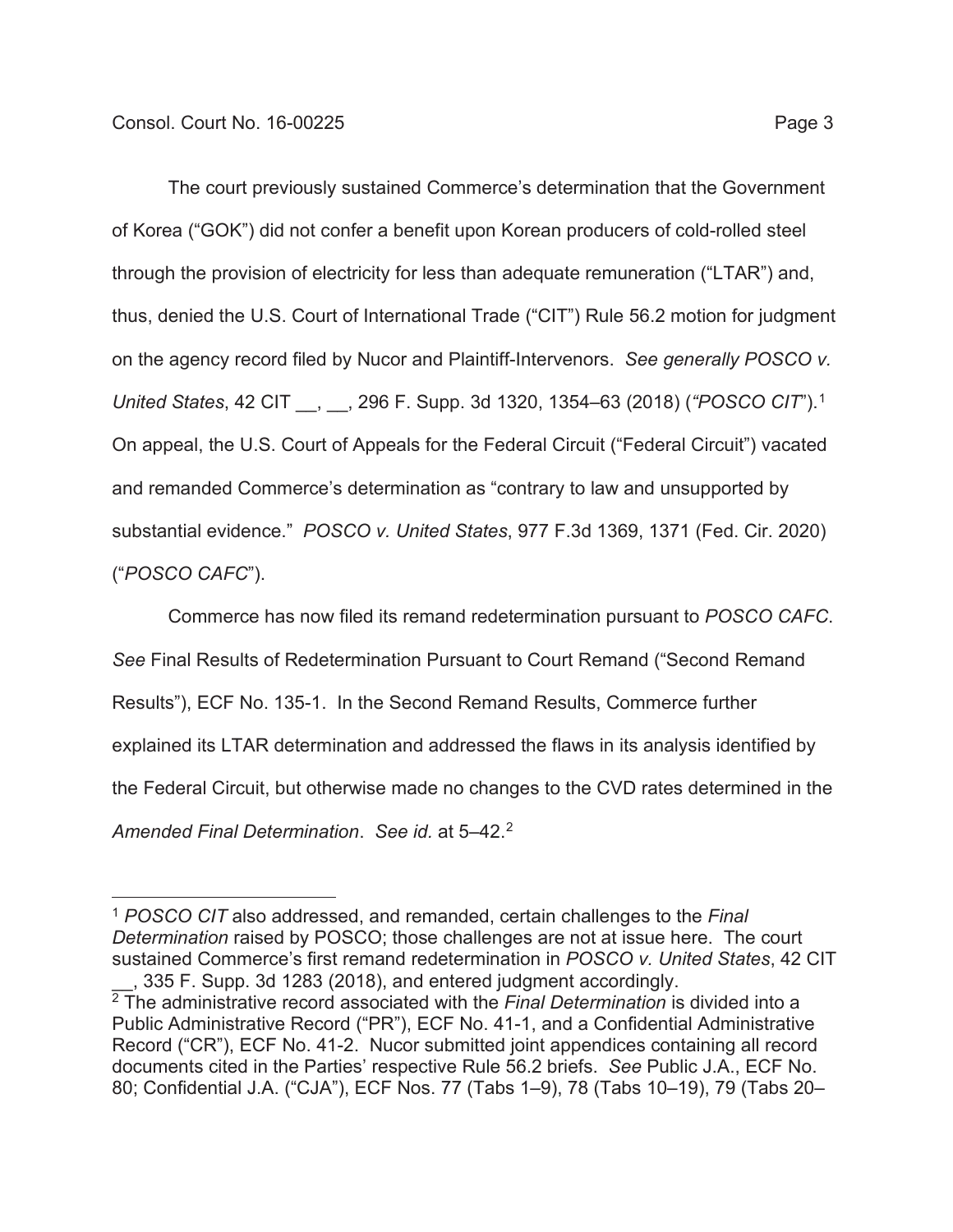Nucor filed comments in opposition to the Second Remand Results. *See* Conf. Nucor Corp.'s Cmts. in Opp'n to Final Results of Redetermination Pursuant to Court Remand ("Nucor's Opp'n Cmts."), ECF No. 137. Defendant United States ("the Government") filed comments in support of the Second Remand Results. *See* Def.'s Resp. to Cmts. on Second Redetermination ("Def.'s Reply Cmts."), ECF No. 139.3

For the following reasons, the court sustains Commerce's Second Remand Results.

Consol. Pl.'s Suppl. Br. Regarding Jurisdiction at 3–4, ECF No. 152.

<sup>45);</sup> Suppl. Public J.A., ECF No. 88-1; Suppl. Confidential J.A., ECF No. 87-1. The administrative record associated with the Second Remand Results is also divided into a Public Remand Record, ECF No. 136-1, and a Confidential Remand Record, ECF No. 136-2. Nucor submitted joint appendices containing record documents cited in Parties' respective comments on the Second Remand Results. *See* Public Remand J.A., ECF No. 142; Confidential Remand J.A. ("CRJA"), ECF No. 141. The Government submitted additional record documents pursuant to the court's request. *See* Letter to the Court (Dec. 21, 2021), ECF No. 154; *see also* The Republic of Korea's Resp. to [CVD] Suppl. Questionnaire (Nov. 20, 2015) ("GOK's Suppl. Questionnaire Resp."), PR 302, CR 371, ECF Nos. 154-1 through 154-9. The court references the confidential version of the relevant record documents, unless otherwise specified. <sup>3</sup> Following briefing on the Second Remand Results, the court requested supplemental briefing on whether Nucor's objections to the Second Remand Results have become moot based on intervening events. *See* Paperless Order (Oct. 26, 2021), ECF No. 146. The Parties agree, and the court concurs, that Nucor's objections are not moot. While this litigation will not alter the rate applicable to POSCO or any other Korean producer/exporter that has been examined in a subsequent administrative review pursuant to the underlying CVD order, the litigation may alter the all-others rate assigned to any non-examined respondent that has not been reviewed. *See* Consol. Pl. Nucor Corp.'s Suppl. Br. Regarding Jurisdiction at 3–4, ECF No. 149; Def.'s Resp. to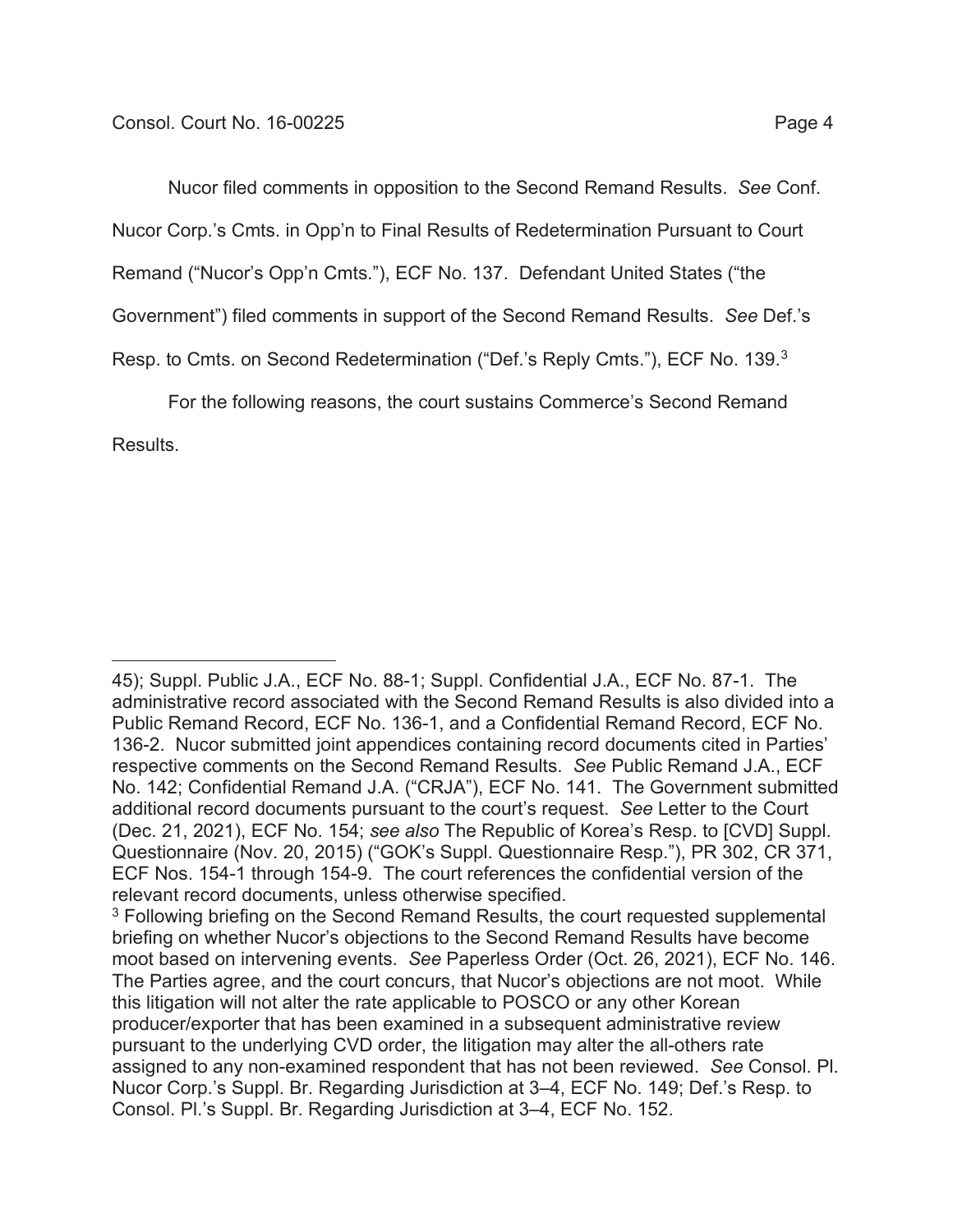### **A. CVD Overview**

Commerce "impose[s] countervailing duties on merchandise that is produced with the benefit of government subsidies" when relevant statutory criteria are met. *Fine Furniture (Shanghai) Ltd. v. United States*, 748 F.3d 1365, 1369 (Fed. Cir. 2014); *see also* 19 U.S.C. § 1671(a) (2012).5 A "[c]ountervailable subsidy" is one in which a foreign government provides "a financial contribution . . . to a specific industry" that confers "a benefit" on "a recipient within the industry." *Fine Furniture (Shanghai)*, 748 F.3d at 1369 (citing 19 U.S.C. § 1677(5)(B)). A countervailable benefit includes the provision of goods or services "for less than adequate remuneration." 19 U.S.C. § 1677(5)(E)(iv).

The statute directs Commerce to determine the adequacy of remuneration "in relation to prevailing market conditions for the good or service being provided or the goods being purchased in the [subject] country" and explains that "[p]revailing market conditions include price, quality, availability, marketability, transportation, and other conditions of purchase or sale." *Id.* Commerce's regulations prescribe a three-tiered approach for determining the adequacy of remuneration. *See* 19 C.F.R. § 351.511. When, as here, both an in-country market-based price and a world market price are

<sup>4</sup> While familiarity with *POSCO CIT* is presumed, relevant background is summarized herein.

<sup>5</sup> All further citations to the Tariff Act of 1930, as amended, are to Title 19 of the U.S. Code, and all references to the United States Code are to the 2012 edition, unless otherwise stated.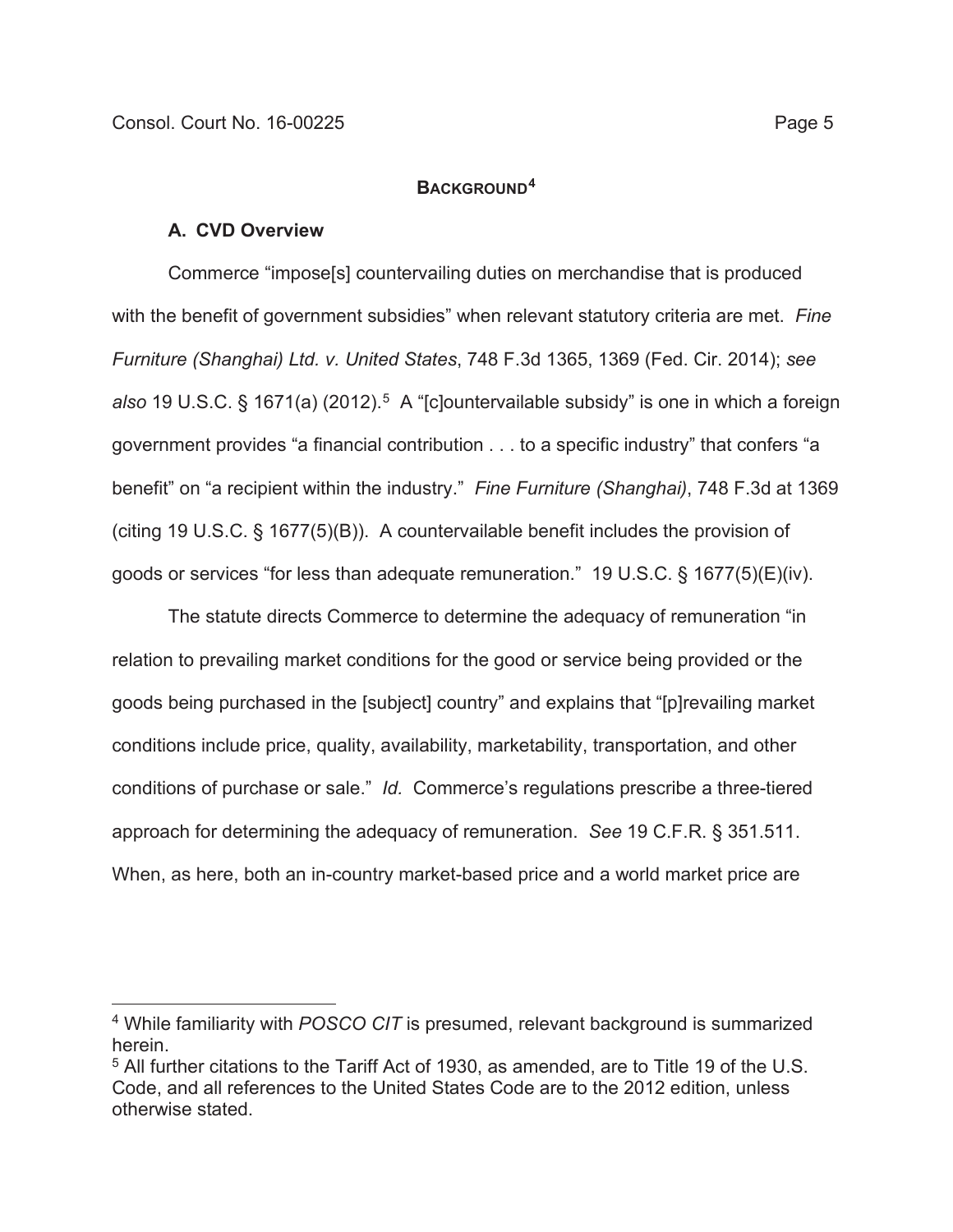unavailable, Commerce conducts a "Tier 3" analysis, which considers "whether the government price is consistent with market principles." *Id*. § 351.511(a)(2)(iii).6

### **B. The Korean Electricity Market**

Korea Electric Power Corporation ("KEPCO") is "a state-owned entity" and "the exclusive supplier of electricity in Korea." *POSCO CIT*, 296 F. Supp. 3d at 1331 (citations and footnote omitted). In Korea, "electricity is generated by [i]ndependent power generators, community energy systems, and KEPCO's six subsidiaries." *Id.* (citation omitted) (alteration in original). "By law, electricity must be bought and sold through the Korean Power Exchange ("KPX"), including by KEPCO." *Id.* at 1332.7 Accordingly, "[e]lectricity generators sell electricity to the KPX, and KEPCO purchases the electricity it distributes to its customers through the KPX." I&D Mem. at 50.

The price of electricity is determined through a "cost-based pool system." The Republic of Korea's Resp. to CVD Questionnaire (Oct. 30, 2015) ("GOK's Questionnaire Resp."), Ex. E-3 at 31, CR 108–12, 114–27, PR 147–218, CJA Tab 9, CRJA Tab 2.8 Under that system, the price of electricity has two principal components: (1) the marginal price (representing the variable cost of producing electricity, primarily, fuel

<sup>&</sup>lt;sup>6</sup> Commerce first seeks to compare the government price to a market-based price for the good or service under investigation in the country in question (a "Tier 1" analysis). 19 C.F.R. § 351.511(a)(2)(i). When an in-country market-based price is unavailable, Commerce will compare the government price to a world market price, when the world market price is available to purchasers in the country in question (a "Tier 2" analysis). *Id.* § 351.511(a)(2)(ii).

<sup>7 &</sup>quot;KEPCO and its subsidiaries own 100 percent of the KPX's shares." *POSCO CIT*, 296 F. Supp. 3d at 1332 n.17 (citation omitted).

<sup>8</sup> Exhibit E-3 consists of KEPCO's Form 20-F covering fiscal year 2014 and filed with the U.S. Securities and Exchange Commission in April 2015.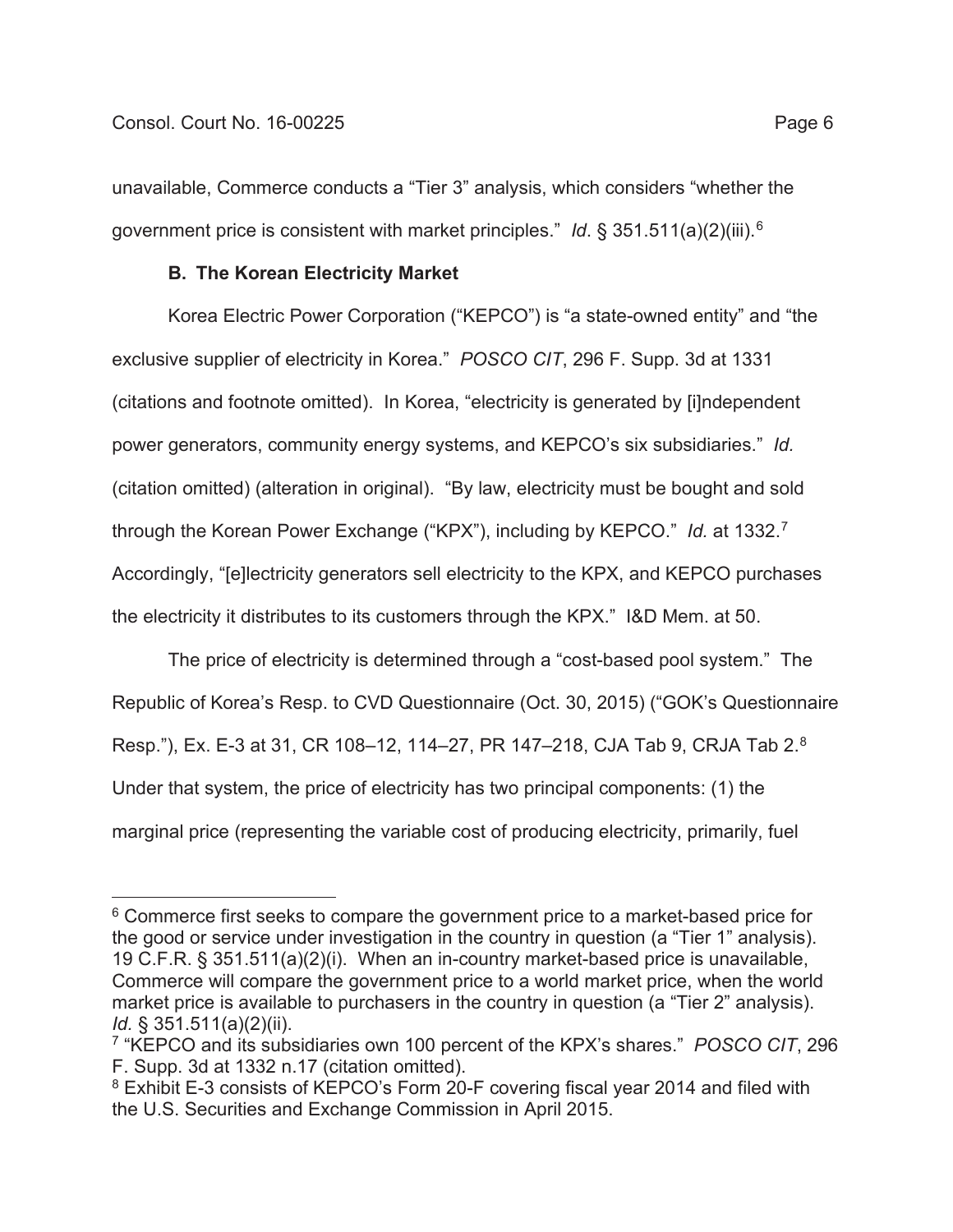costs), and (2) the capacity price (representing the fixed cost of producing electricity). *See id*. "The variable cost . . . and the capacity price are determined in advance of trading by the Cost Evaluation Committee." *Id*. The Cost Evaluation Committee includes officials from the GOK, the KPX, KEPCO, and electricity generation companies, as well as "scholars and researchers." *Id*. at 32. The "variable cost of each generation unit is determined . . . on a monthly basis and reflected in the following month based on the fuel costs two months prior to such determination." *Id*. 9 "The capacity price is determined annually . . . based on the construction costs and maintenance costs of a standard generation unit" and "is applied equally to all generation units, regardless of fuel types used." *Id.* at 33.

To sell electricity, generators submit bids to the KPX to supply electricity for a given hour one day in advance of trading. *Id*. at 31. "The generation unit with the lowest variable cost of producing electricity . . . for a given hour is first awarded a purchase order for electricity up to the available capacity of such unit." *Id.* at 32. The KPX continues to award purchase orders, based on variable cost, "until the projected demand for electricity for such hour is met." *Id*. "[T]he variable cost of the generation unit that is the last to receive the purchase order for such hour" is referred to "as the system marginal price." *Id.*

<sup>9</sup> Each month, KEPCO's generating subsidiaries submit fuel cost data to the KPX. *See*  GOK's Questionnaire Resp., Ex. KPX-1 (explaining submission requirements).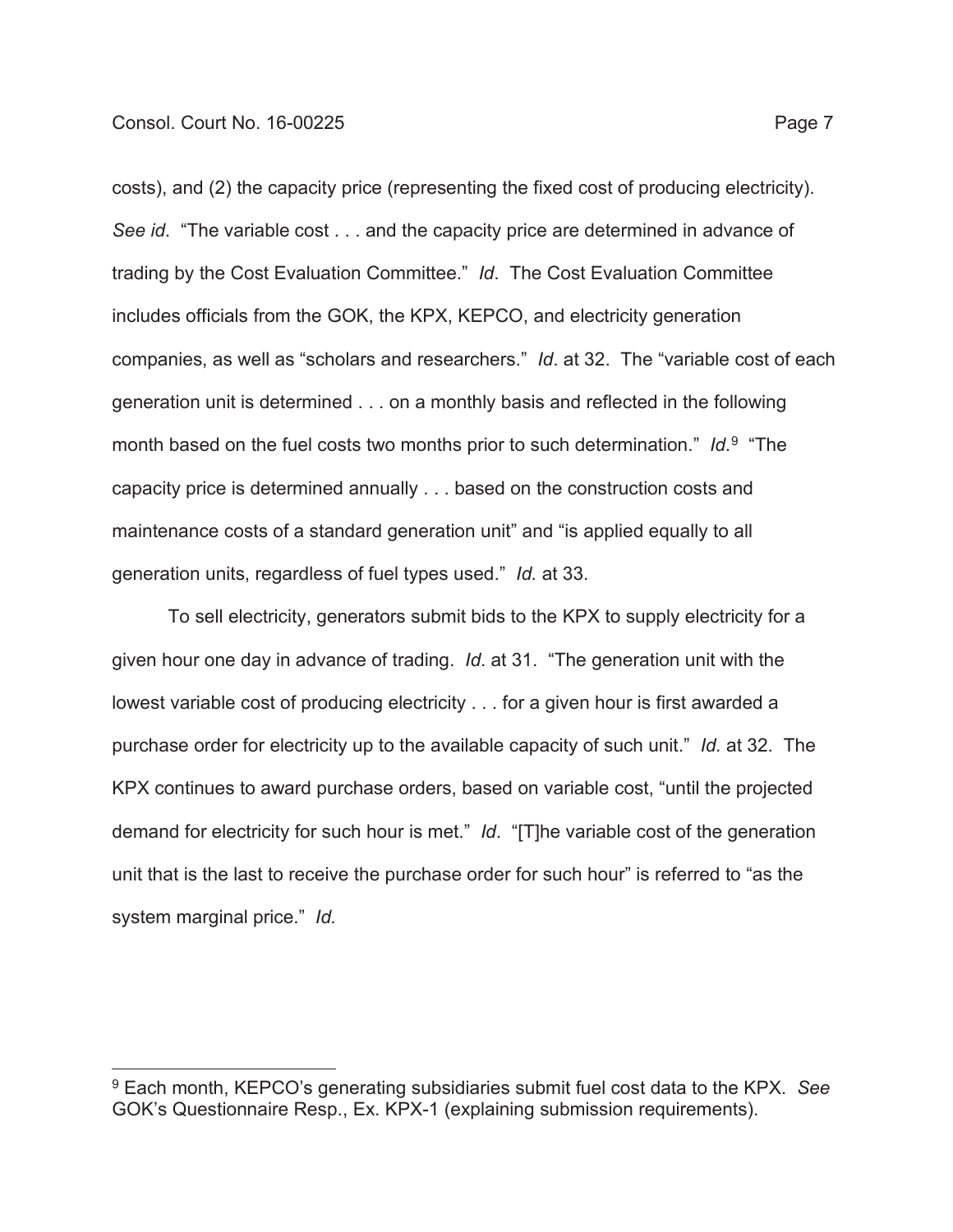#### **C. The Investigation**

In the underlying proceeding, the petitioners, consisting of Nucor and other domestic steel producers, alleged that the GOK provided electricity for LTAR through "KEPCO's artificially low electricity rates." Petitions for the Imposition of Antidumping and Countervailing Duties (July 28, 2015) at 4–5, CR 1–20, PR 1–19, CJA Tab 1. Following an investigation, Commerce determined that the GOK's provision of electricity was not for LTAR. I&D Mem. at 45.

In reaching its decision, Commerce applied a Tier 3 analysis that considered whether "the prices charged by KEPCO [were] set in accordance with market principles through an analysis of KEPCO's price-setting method." *Id.* Commerce explained that it would not find a countervailable benefit when "the rate charged" to the respondents<sup>10</sup> was "consistent with the standard pricing mechanism" and the respondents were, "in all other respects, essentially treated no differently than other companies and industries which purchase comparable amounts of electricity." *Id.* at 46.

Upon review of the record, Commerce found that the GOK applied "a single tariff rate" to industrial users throughout the POI, including the respondents. *Id.* Commerce also noted the absence of evidence indicating that the respondents were "treated differently from other industrial users of electricity that purchase comparable amounts of electricity." *Id*. With respect to costs, Commerce found that "KEPCO's standard pricing

<sup>&</sup>lt;sup>10</sup> The mandatory respondents in the investigation consisted of POSCO and Hyundai Steel Co., Ltd., and are referred to herein as "the respondents." Second Remand Results at 2.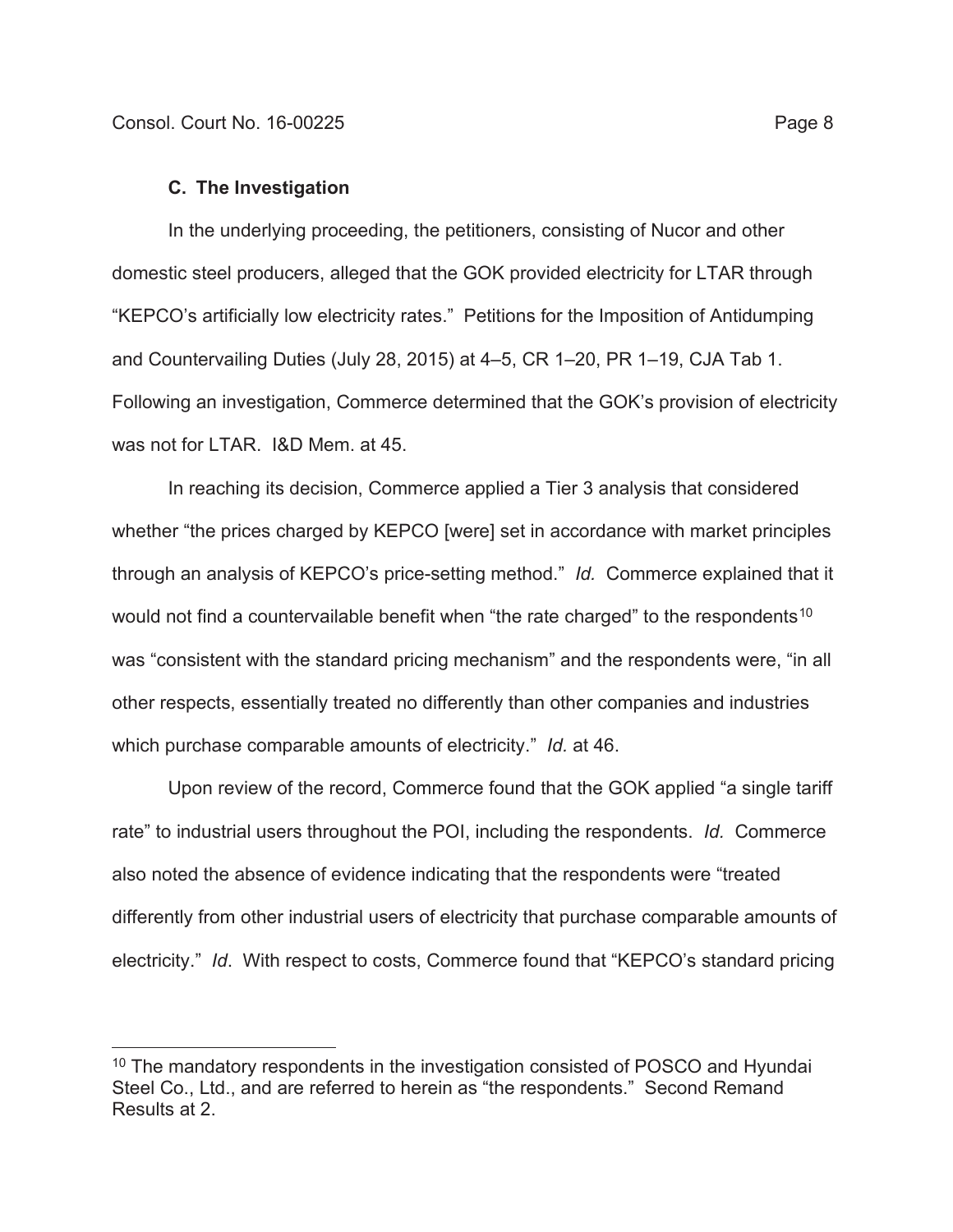mechanism used to develop its tariff schedule was based upon its costs" and, "[f]or the POI, KEPCO more than fully covered its cost for the industry tariff applicable to [the] respondents." *Id.* at 50 & n.235 (citing GOK's Questionnaire Resp., Ex. E-23). Commerce explained that it did not request cost information from KEPCO's generation units because KEPCO's costs "are determined by the KPX" and, thus, KEPCO's "purchase price of electricity from the KPX" represented the relevant costs for purposes of understanding KEPCO's industrial tariff schedule. *Id.* at 50.

#### **D.** *POSCO CIT*

The court sustained Commerce's LTAR determination. *POSCO CIT*, 296 F. Supp. 3d at 1360–63. The court's decision was consistent with CIT precedent addressing Commerce's LTAR determinations in other CVD investigations. *See id.* at 1355 & nn.50–51 (citing *Maverick Tube Corp. v. United States*, 41 CIT \_\_, \_\_, 273 F. Supp. 3d 1293, 1296, 1308 (2017) (addressing Commerce's final negative determination in the CVD investigation of welded line pipe from Korea), and *Nucor Corp. v. United States*, 42 CIT \_\_, \_\_, 286 F. Supp. 3d 1364, 1370–71 (2018) ("*Nucor CIT*"), *aff'd* 927 F.3d 1243 (Fed. Cir. 2019) (addressing Commerce's final affirmative determination in the CVD investigation of corrosion-resistant steel products ("CORE") from Korea)). Nucor appealed *POSCO CIT* to the Federal Circuit. *See* Notice of Appeal, ECF No. 122.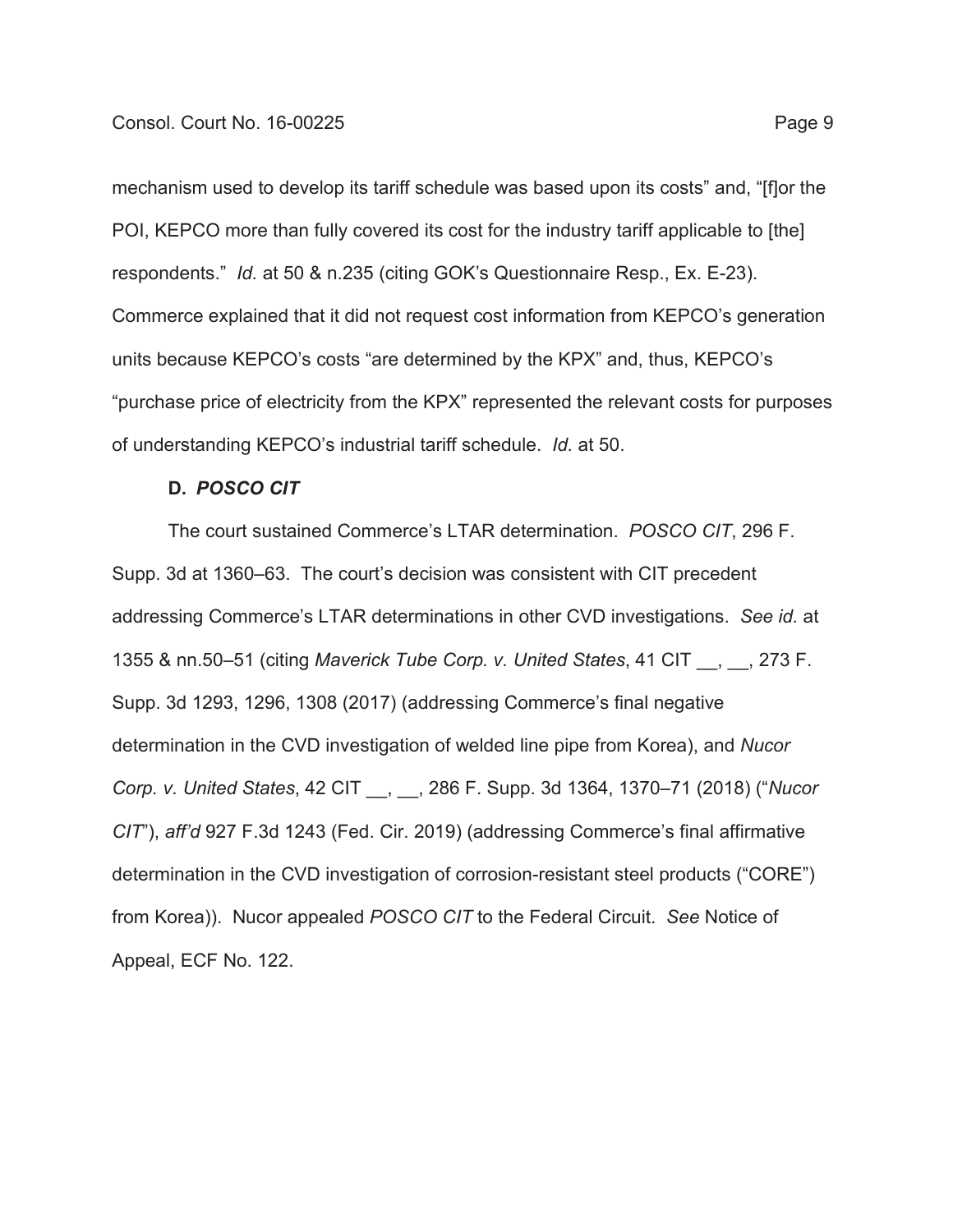### **E.** *Nucor CAFC*

While Nucor's appeal of *POSCO CIT* was pending, the Federal Circuit addressed issues relevant to this case in its decision affirming *Nucor CIT*. *See Nucor Corp. v. United States*, 927 F.3d 1243 (Fed. Cir. 2019) ("*Nucor CAFC*").

In the action underlying *Nucor CAFC*, as in this case, Nucor challenged Commerce's method of examining the adequacy of remuneration and failure to investigate the "KPX's prices in relation to [the] KPX's own costs." 927 F.3d at 1248 (citing *Nucor CIT*, 286 F. Supp. 3d at 1369–75, 1377–80). The CIT had sustained Commerce's methodology and declined to consider Nucor's arguments regarding the KPX based on Nucor's failure to exhaust those arguments before Commerce. *See id.* (citing *Nucor CIT*, 286 F. Supp. 3d at 1375–77). On appeal, while the majority rejected the Government's articulation of the legal standard for adequate remuneration,  $11$  the majority affirmed Commerce's determination based on the agency's finding that KEPCO had recovered its costs during the investigation period and Nucor's failure to exhaust its arguments regarding the KPX's costs and prices before the agency. *Id.* at 1249.

<sup>&</sup>lt;sup>11</sup> The Government had argued that Commerce was within its discretion to find no benefit when the rate charged by the relevant authority was "set by a 'consistent and discernible method'" and was non-preferential. *Nucor CAFC*, 927 F.3d at 1249. The majority instead concluded that the terms "remuneration," "compensation," and "adequate compensation" all "convey a familiar notion of payment that reflects the value of what is being paid for" and, "more pointedly, . . . do not suggest that nondiscrimination suffices for value equivalence." *Id.* at 1250. Defining "market principles" in relation to "fair value," the majority explained, harmonizes Commerce's regulation because Tier 1 and Tier 2 "rely on competitive-market prices" that "are tied to 'fair value.'" *Id.* at 1253–54 (citations omitted).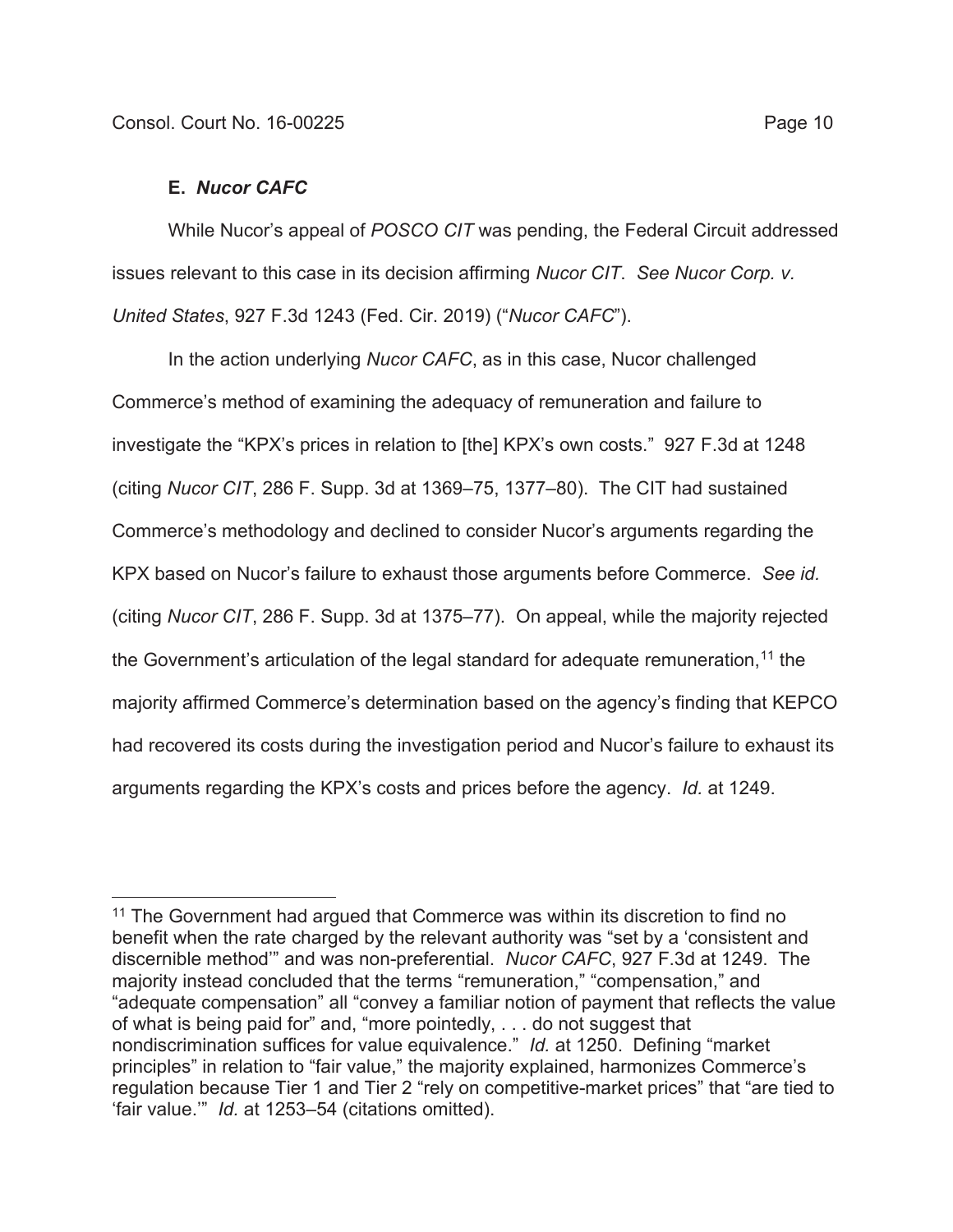Judge Reyna authored a dissenting opinion in which he agreed with the majority's analysis of the legal standard for adequate remuneration, but disagreed with the majority's affirmance of Commerce's determination based on evidence of KEPCO's cost recovery and the conclusion that Nucor had failed to exhaust its administrative remedies. *See id.* at 1256, 1261–62 (Reyna, J., dissenting).

### **F.** *POSCO CAFC*

Judge Reyna subsequently authored the Federal Circuit opinion in *POSCO CAFC* remanding the instant matter for reconsideration of Commerce's LTAR determination. 977 F.3d at 1370–71. With respect to the LTAR standard, the appellate court relied on the majority's reasoning in *Nucor CAFC* to conclude that Commerce unlawfully relied "on price discrimination to the exclusion of a thorough evaluation of fair-market principles" when it found the absence of any "unlawful benefit." *Id.* at 1376 (citing *Nucor CAFC*, 927 F.3d at 1251).

With respect to costs, the appellate court concluded that Commerce's costrecovery analysis—limited to KEPCO's costs—was insufficient to support the agency's conclusion "that electricity prices paid to KEPCO by respondents are consistent with prevailing market conditions." *Id.* at 1376. The appellate court stated that the "KPX's pricing accounts for upwards of 90 [percent] of KEPCO's total cost" and, thus, Commerce could not "adequately investigate[] Korea's prevailing market condition[s] for electricity without a thorough understanding of the costs associated with generating and acquiring that electricity." *Id.* at 1377. Absent further investigation into such costs, the court explained, Commerce could not ascertain "whether a benefit was conferred by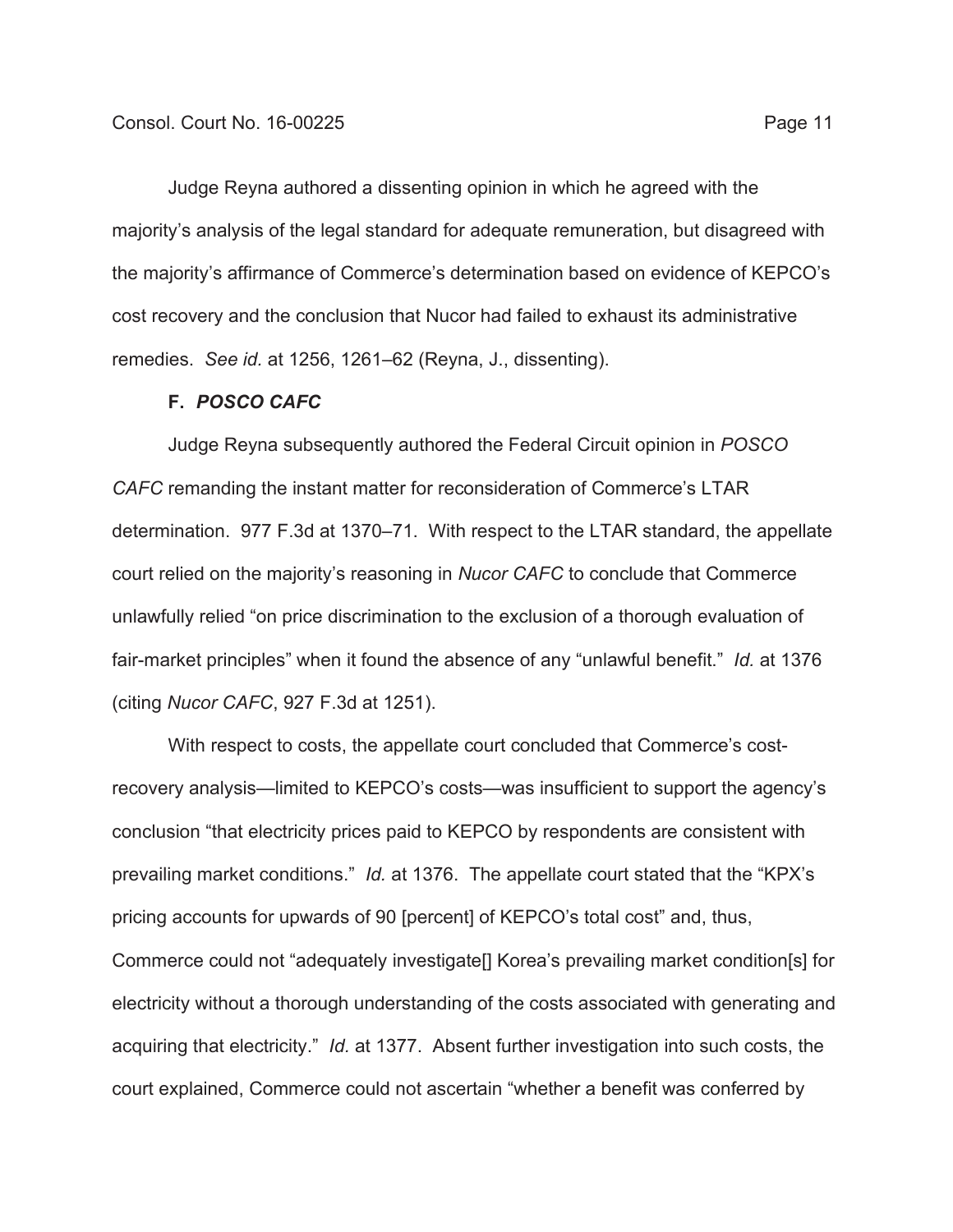way of the price charged by [the] KPX to KEPCO." *Id.*; *see also id.* at 1378 (explaining that "Commerce has an affirmative duty to investigate any appearance of subsidies related to the investigation that are discovered during an investigation") (citing 19 U.S.C. § 1677d).12 Accordingly, the appellate court remanded Commerce's *Final Determination* for further consideration of the KPX's role in the Korean electricity market. *See id.* at 1378.

## **G. Second Remand Results**

In the Second Remand Results, Commerce reconsidered and revised the benefit analysis underlying the *Final Determination,* addressing, in particular, the role of the KPX. Commerce acknowledged that the KPX constituted an "authority" for purposes of 19 U.S.C. § 1677(5)(B), Second Remand Results at 9, and found that the KPX's price of electricity to KEPCO did not confer a countervailable benefit, *see id.* at 9, 16–18.

# **1. Legal Standard for Adequate Remuneration**

Commerce addressed the issue of whether the agency had relied on a preferential price analysis for the *Final Determination*. *See id.* at 9–12. Commerce clarified that its analysis of KEPCO's industrial tariff classifications and associated rates complied with the statutory requirement to examine the "prevailing market conditions" for purposes of section 1677(5)(E)(iv). *Id.* at 11–12. Commerce explained that "KEPCO differentiates its industrial tariff classifications by both contract demand for

 $12$  Upon the discovery of the appearance of a subsidy that not was not alleged in the petition, section 1677d directs Commerce, *inter alia*, to investigate the potential subsidy if it is relevant "to the merchandise which is the subject of the proceeding." 19 U.S.C.  $§ 1677d(1).$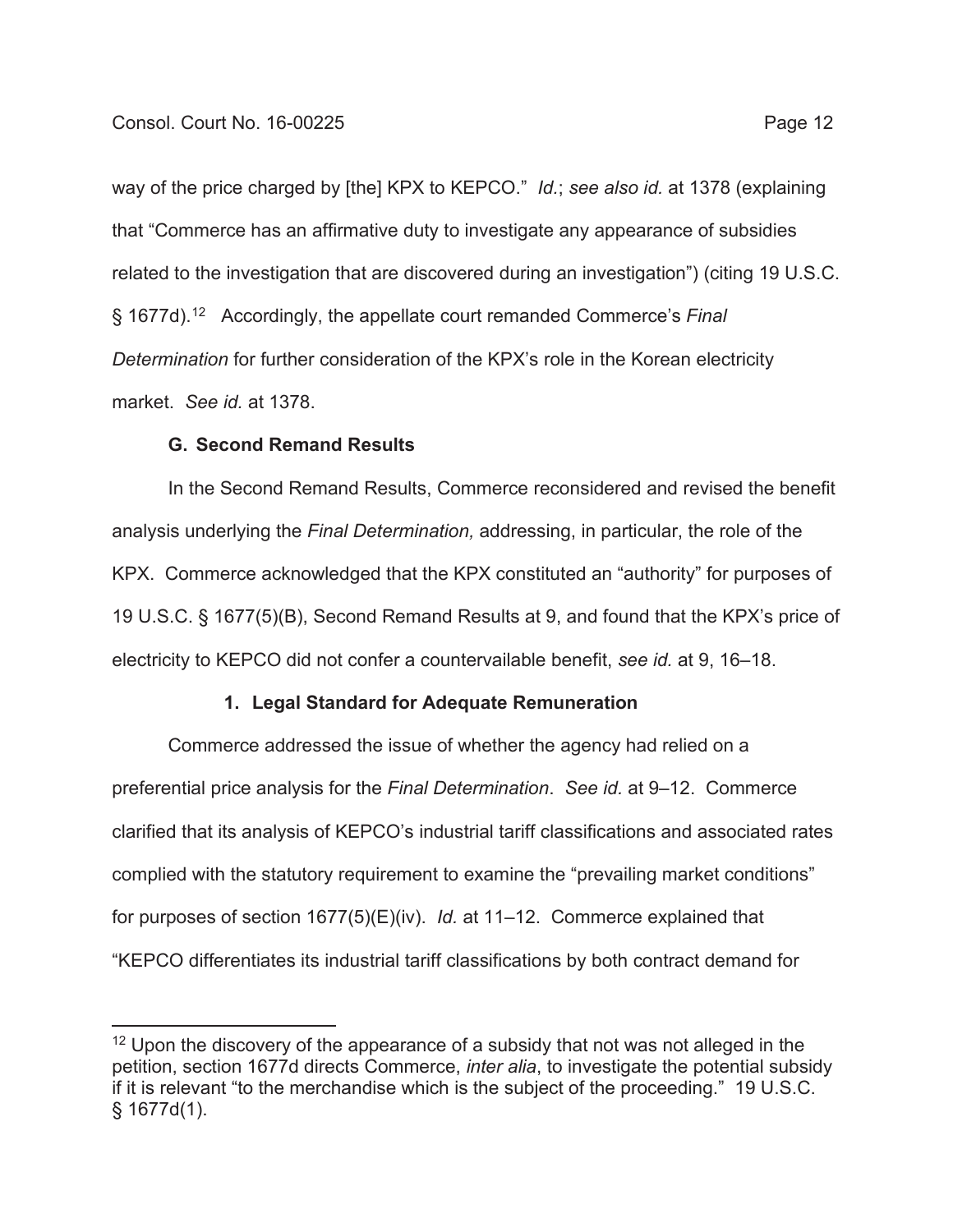### Consol. Court No. 16-00225 **Page 13**

electricity and by low-voltage and high voltage," and that "[c]ontract demand is further differentiated between customers with an electricity demand of between 4kW and 300kW and industrial customers with a contract demand of more than 300kW." *Id.* at 12 & nn.45–46 (citations omitted). Commerce found that these delineations constitute the "prevailing market conditions" surrounding the sale of electricity in Korea. *Id.* at 15.

Commerce further analyzed the way KEPCO calculated and allocated its costs in order to set the prices that it charged during the POI and found that "KEPCO more than fully covered its cost for the industrial tariff applicable to the respondents." *Id.* at 13 & nn.49–50 (citing, *inter alia*, I&D Mem. at 43–51). Commerce explained that this analysis, in conjunction with the agency's finding that the prices the respondents paid KEPCO were consistent with the tariff schedules in effect during the POI, met the statutory standard for analyzing adequate remuneration. *Id.* at 14–16.

Commerce went on to analyze and reject Nucor's assertion that the agency had continued to apply a preferential price analysis. *See id.* at 20, 27–35. Commerce explained that such an analysis would have focused on "whether the government is providing more favorable treatment to some within its jurisdiction than to others within that jurisdiction." *Id.* at 25. Commerce also explained that its consideration of KEPCO's "standard pricing mechanism" accounted for whether "the electricity tariffs charged to the respondent covers cost plus a return." *Id.* at 30. Commerce also explained that a rate's consistency "with the standard pricing mechanism" and the lack of differential treatment—meaning that "the rate charged to the respondent is from the correct tariff classification based on its contract demand for electricity and voltage for that electricity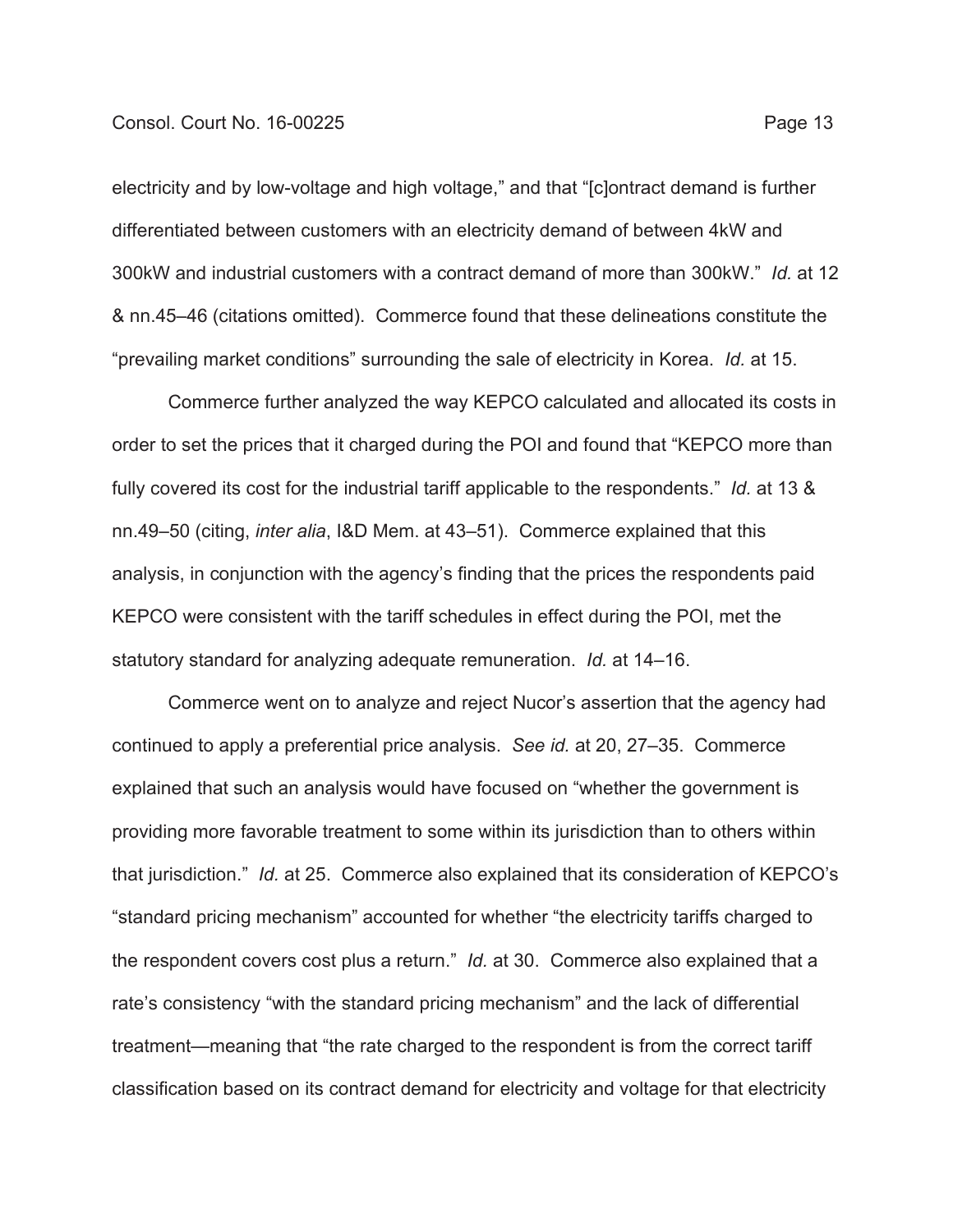consumption"—disfavors finding a countervailable benefit. *Id.* at 30–31. Commerce therefore concluded "that the methodology used in the *Final Determination* was consistent with the [statute]." *Id.* at 34–35.

### **2. The KPX's Generating Costs**

Consistent with the Federal Circuit's opinion, Commerce considered the role of the KPX in providing electricity and the KPX's costs. *See id.* at 16–18. In so doing, Commerce explained that the agency had investigated an upstream subsidy allegation involving the KPX and KEPCO in the 2017 administrative review of the CVD order on cold rolled steel from Korea and "determined that the electricity pricing system established by [the] KPX is consistent with market principles and that a benefit was not conferred." *Id.* at 18 & n.61 (citing *Certain Cold-Rolled Steel Flat Products from the Republic of Korea*, 85 Fed. Reg. 38,361 (Dep't Commerce June 26, 2020) (final results of CVD admin. review; 2017) ("*2017 CRS Admin. Review*"), and accompanying Issues and Decision Mem. for the Final Results of the 2017 Admin. Review, C-580-882 (June 22, 2020) ("2017 Decision Mem.") at Cmt. 1, available at https://access.trade.gov/ Resources/frn/summary/korea-south/2020-13813-1.pdf (last visited Jan. 21, 2022)). Commerce recognized that its decision in that segment of the proceeding "confirms the information on the [instant] record." *Id.* at 18 (citing GOK's Questionnaire Resp. at 32– 33);13 *see also id.* at 40–41.

]]." GOK's Questionnaire

 $13$  In the cited portion of its response, the GOK states that, during the POI, "[[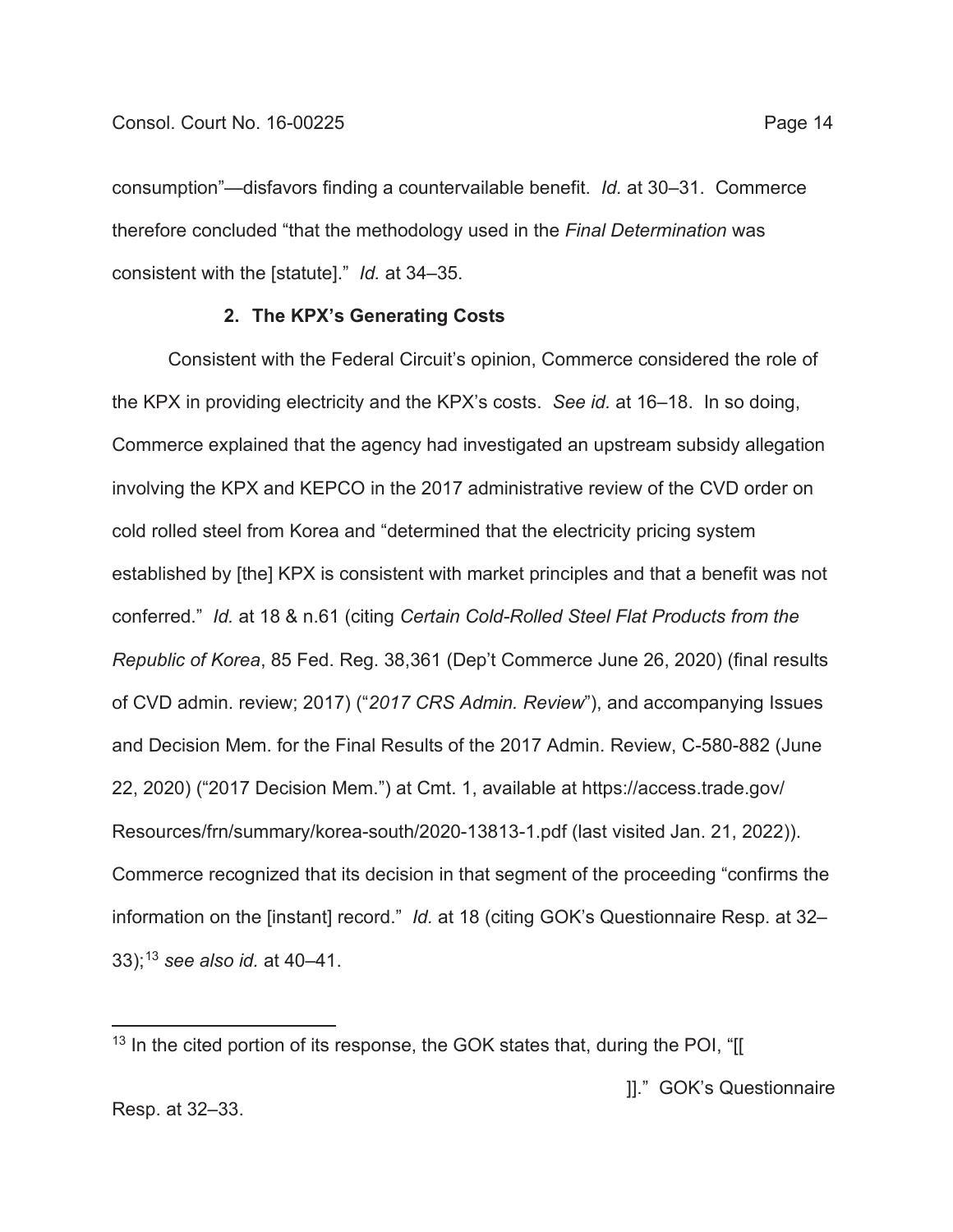With respect to such evidence on the instant record, Commerce explained that KEPCO's Form 20-F shows that the annual average KPX unit price associated with each of KEPCO's generating subsidiaries in 2014 exceeded their respective fuel costs during the same period. *See id.* at 39 & n.139 (citing GOK's Questionnaire Resp., Ex. E-3) (listing prices and costs for each subsidiary). Commerce also identified evidence confirming that KEPCO and its generating subsidiaries were profitable during the POI and that the KPX more than covered its costs. *See id.* at 39 & nn.140–41 (citing GOK's Questionnaire Resp., Ex. E-3 at F-9–F-10, F-41, F-68, F-75).<sup>14</sup> Based on the totality of this evidence, Commerce found that the KPX's pricing did not provide a countervailable benefit. *See id.* at 39–40.

#### **JURISDICTION AND STANDARD OF REVIEW**

The court has jurisdiction pursuant to section 516A(a)(2)(B)(i) of the Tariff Act of 1930, as amended, 19 U.S.C. § 1516a(a)(2)(B)(i), and 28 U.S.C. § 1581(c). The court will uphold an agency determination that is supported by substantial evidence and otherwise in accordance with law. 19 U.S.C. § 1516a(b)(1)(B)(i).

<sup>&</sup>lt;sup>14</sup> Commerce explained that, "[f]or [the] KPX, the only revenue recorded is an electricity transaction and membership fee." Second Remand Results at 39 & n.142 (citing GOK's Suppl. Questionnaire Resp. (Part 2), Ex. SR1-KPX-1 at 10 (note 3), 49). Commerce noted, however, that the "KPX also recovered costs during the period." *Id.* at 39 & n.143 (citing GOK's Suppl. Questionnaire Resp. (Part 2), Ex. SR1-KPX-1 at 9).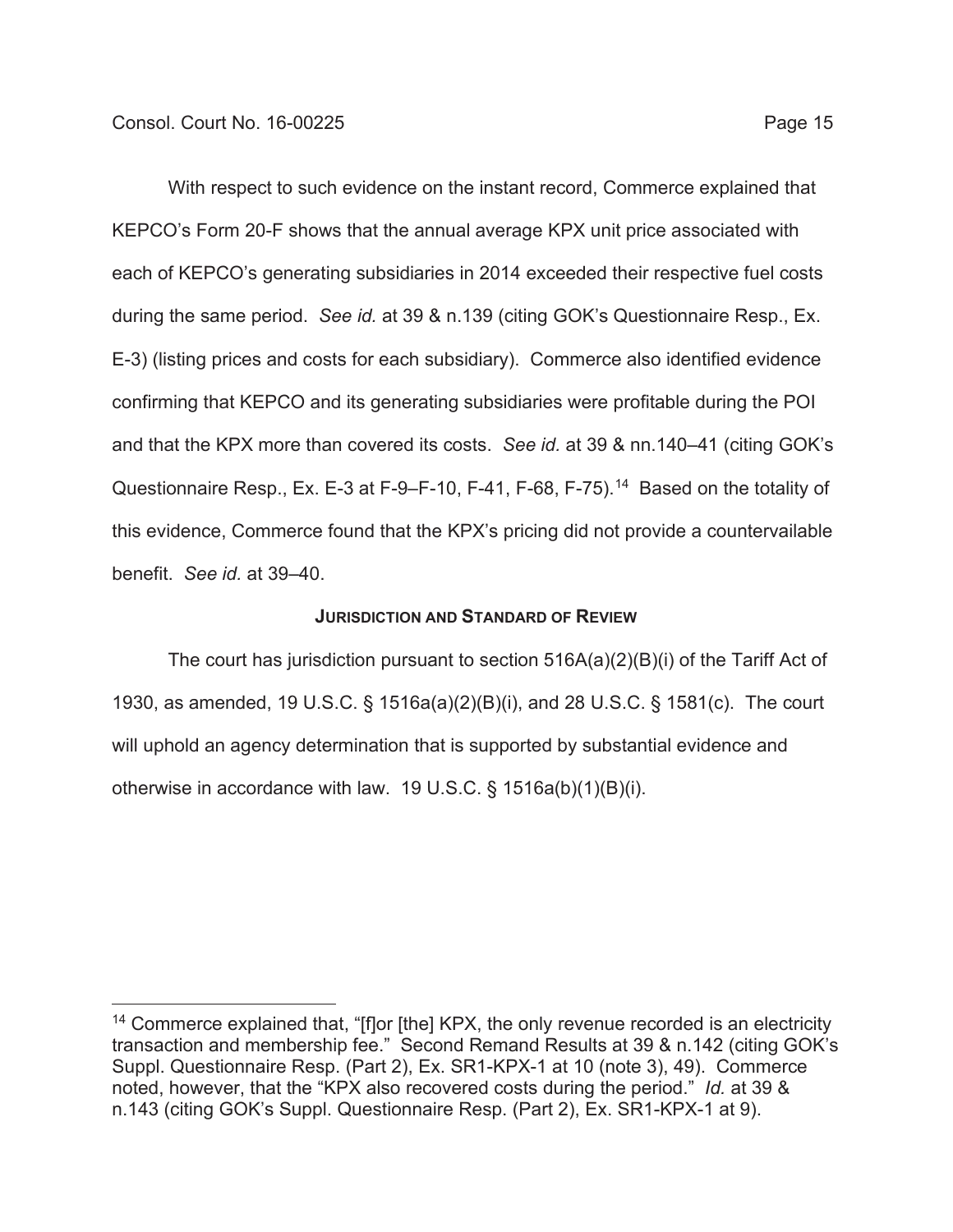### **A. Parties' Contentions**

Nucor contends that Commerce has articulated, but failed to properly apply, a standard for assessing adequate remuneration that complies with the statute. Nucor's Opp'n Cmts. at 4 (citing Second Remand Results at 31).<sup>15</sup> Nucor faults Commerce for failing to investigate "the actual costs" of electricity generation and supply and for basing the agency's cost analysis on KEPCO "as a whole and the broader tariff class applicable to the respondents" instead of whether "the prices actually paid by the respondents covered the cost of supply and an amount for profit." *Id.* at 5; *see also id.*  at 17. Nucor faults Commerce for declining to request additional information regarding, or further investigating, the role of the Cost Evaluation Committee in the KPX's pricesetting. *Id.* at 10–12. This information is relevant, Nucor contends, because the record indicates that "KEPCO's pricing structure creates *de facto* cross-subsidization" between different types of generators with different levels of fixed costs. *Id.* at 16 (citation omitted). Nucor further contends that Commerce's reliance on *2017 CRS Administrative Review* erroneously introduces an upstream subsidy issue instead of addressing whether the KPX's role in the Korean electricity market results in a benefit to

<sup>&</sup>lt;sup>15</sup> According to Nucor, "[a] government price that covers the cost of production and supply, plus an amount for profit, and that is not otherwise less than the respondent should be charged, would be consistent with market principles" and an appropriate "benchmark" pursuant to Commerce's Tier 3 regulatory analysis and the statute. Nucor's Opp'n Cmts. at 4.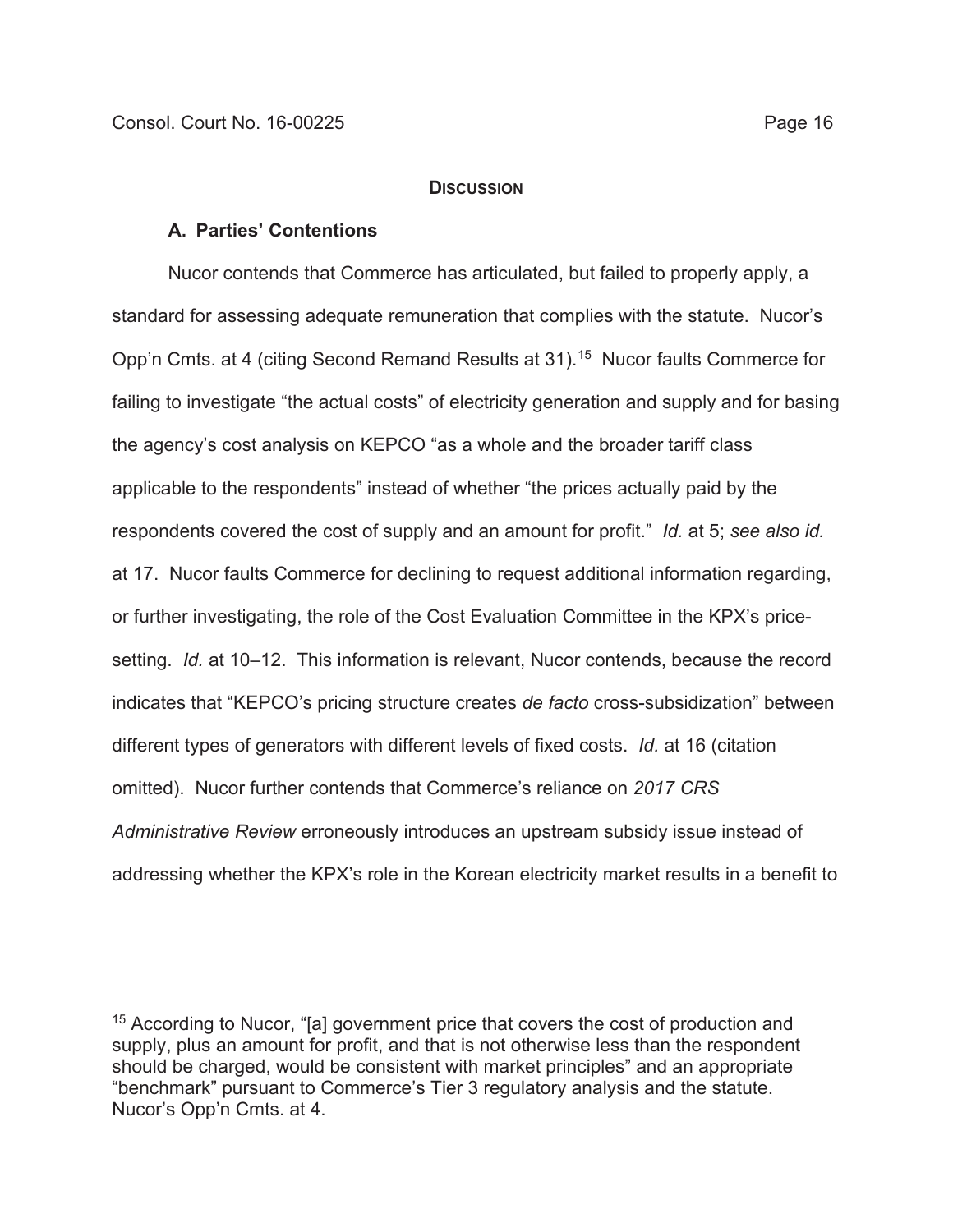the respondents through KEPCO's prices. *See id.* at 14–15 (citing Remand Results at  $17-18$ ).

The Government contends that Commerce's LTAR analysis is lawful and complies with *POSCO CAFC*. Def.'s Reply Cmts. at 5. The Government emphasizes Commerce's analysis of KEPCO's tariff classifications forming the basis for the prices paid by the respondents and KEPCO's profitability. *See id.* at 6–7. The Government also explains that Commerce's "step-by-step analysis of profitability" with respect to the generators, the KPX, and KEPCO "demonstrate[s] that KEPCO's prices to the respondents reflected adequate remuneration" and "there was no need for Commerce to request any . . . additional information." *Id.* at 9–10. The Government also contends that Commerce's determination in *2017 CRS Administrative Review* demonstrates the agency's verification of "the pricing structure between [the] KPX and KEPCO" and other aspects of the KPX's role in the Korean electricity market, thereby implying that Commerce's understanding of this record is consistent with, and confirmed by, its analysis in *2017 CRS Administrative Review*. *Id.* at 12 (citing Second Remand Results at 41 n.148).

#### **B. Analysis**

As set forth above, Commerce determines the adequacy of remuneration "in relation to prevailing market conditions for the good or service being provided or the goods being purchased in the [subject] country." 19 U.S.C. § 1677(5)(E)(iv). Pursuant to a Tier 3 analysis, Commerce meets the statutory requirement by considering "whether the government price is consistent with market principles." 19 C.F.R.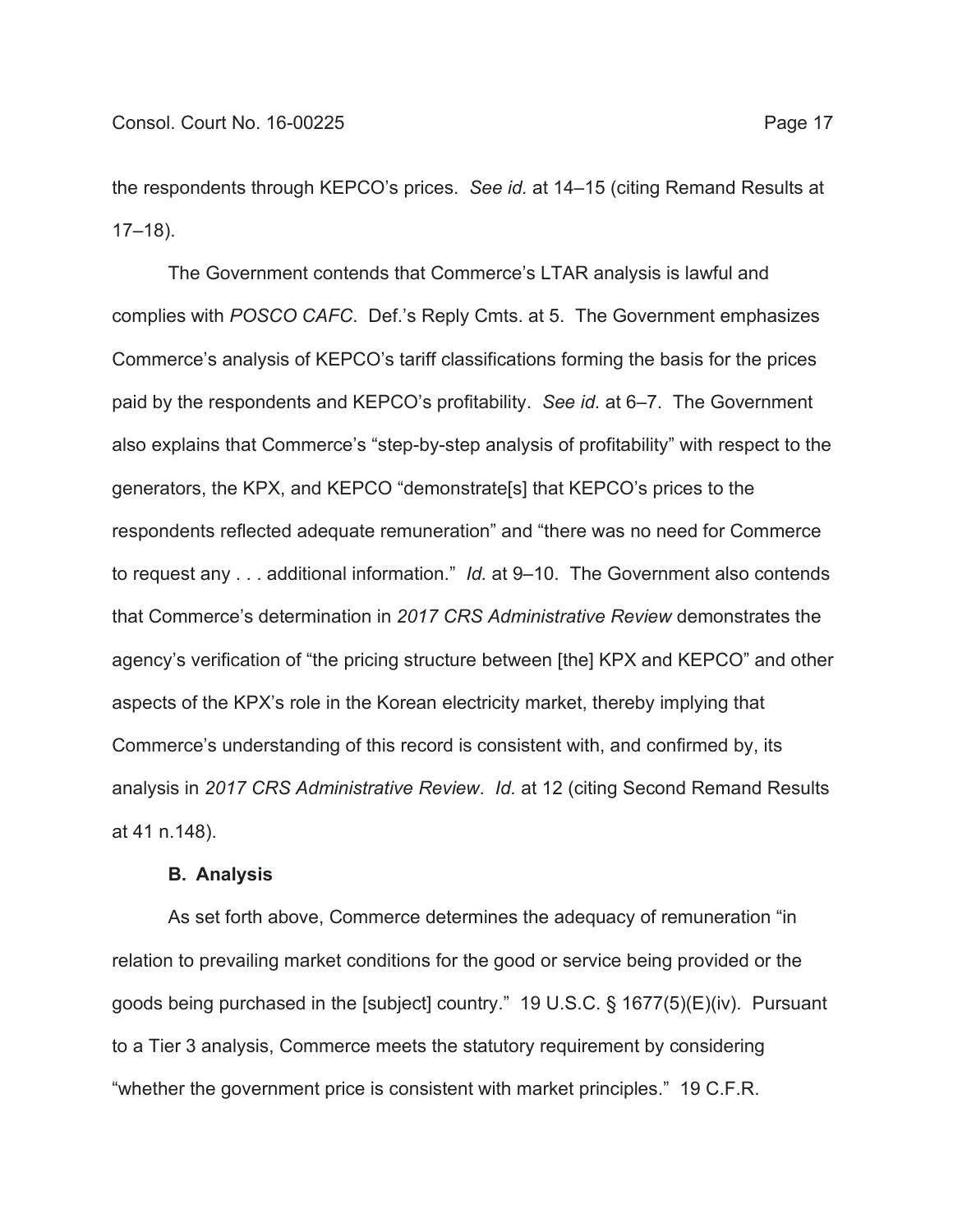§ 351.511(a)(2)(iii). Commerce and Nucor broadly agree that the agency is within its discretion to find no countervailable benefit when the price of electricity covers the cost of production and provides for a return on investment and a respondent is not charged less than it should be charged. *See* Nucor's Opp'n Cmts. at 4 (citing Second Remand Results at 31).

While Commerce's analysis of KEPCO's standard pricing mechanism fulfills, in part, the statutory requirement to determine the adequacy of remuneration in relation to prevailing market conditions, *see* Second Remand Results at 12–16, 32, the Federal Circuit found such analysis insufficient, by itself, to fully "support [the] conclusion that electricity prices paid to KEPCO by respondents are consistent with prevailing market conditions," *POSCO CAFC*, 977 F.3d at 1376. *Cf. Nucor CAFC*, 927 F.3d at 1258 (Reyna, J., dissenting) (characterizing "Commerce's analysis . . . of how KEPCO distributed costs for the purpose of tariff rate proposals" as "limited," "technical," "cursory" and, ultimately, "insufficient to support the conclusion that the electricity prices paid by Korean CORE producers are consistent with prevailing market conditions and the full value of the assets received"). Instead, *POSCO CAFC* held that a thorough examination of the "prevailing market conditions" within the Korean electricity market must account for the "KPX's impact on the Korean electricity market" and "the costs associated with generating and acquiring electricity." 977 F.3d at 1376–77. Resolution of this case thus turns on whether the additional cost analysis supplied by Commerce in the Second Remand Results is adequate to meet the guidance provided in *POSCO CAFC* and is supported by substantial evidence.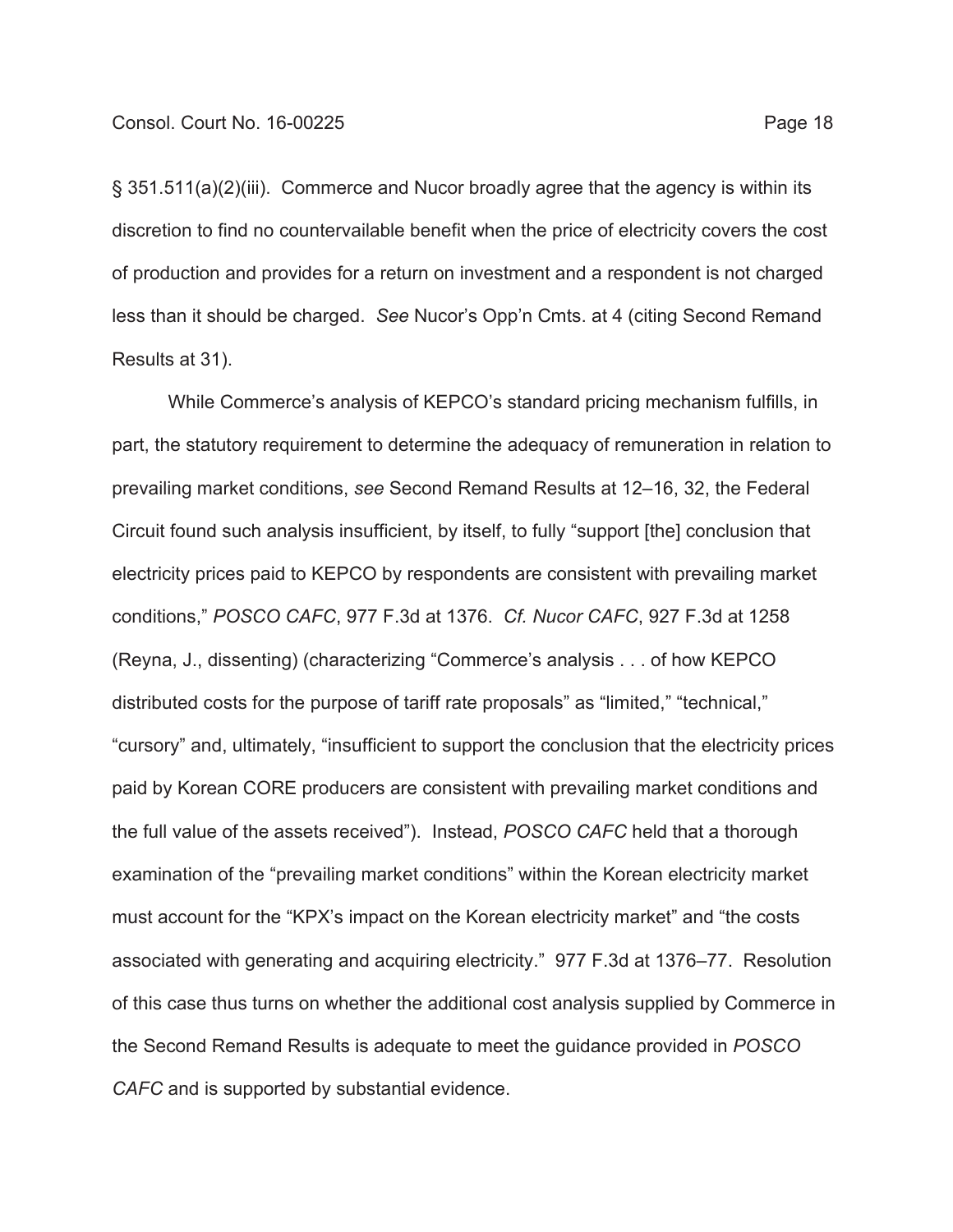The court finds that Commerce's Second Remand Results must be sustained. Therein, Commerce fully addressed the prevailing market conditions, including the KPX's impact on the electricity market, and substantial evidence supports its determination that the KPX's prices to KEPCO do not provide a countervailable benefit. Nucor's arguments to the contrary are unpersuasive.

Nucor first argues that Commerce's failure to request or analyze data regarding the actual cost of electricity generation runs afoul of the Federal Circuit's holding in *POSCO CAFC*. Nucor's Opp'n Cmts. at 13. According to Nucor, the Federal Circuit held that Commerce's failure to request such information "constituted reversible error," *id.*, and, without the information, Commerce's analysis of the prevailing market conditions remains unlawfully limited to KEPCO's pricing mechanism, *id.* at 10.

While *POSCO CAFC* noted that "Commerce did not request information regarding the KPX's cost of electricity generation," 977 F.3d at 1377, the court did not direct Commerce to reopen the record in order to solicit that information. Indeed, "the decision of whether or not to reopen a record following an order remanding an agency decision is a matter within the agency's discretion." *Elkay Mfg. Co. v. United States*, 40 CIT \_\_, \_\_, 180 F. Supp. 3d 1245, 1260 (2016) (citing *Essar Steel Ltd. v. United States*, 678 F.3d 1268, 1278 (Fed. Cir. 2012)); *see also Essar Steel*, 678 F.3d at 1278 (holding that the CIT erred by ordering Commerce to reopen the administrative record). Commerce's Second Remand Results are not, therefore, unlawful solely because Commerce declined to request additional information. Provided that Commerce based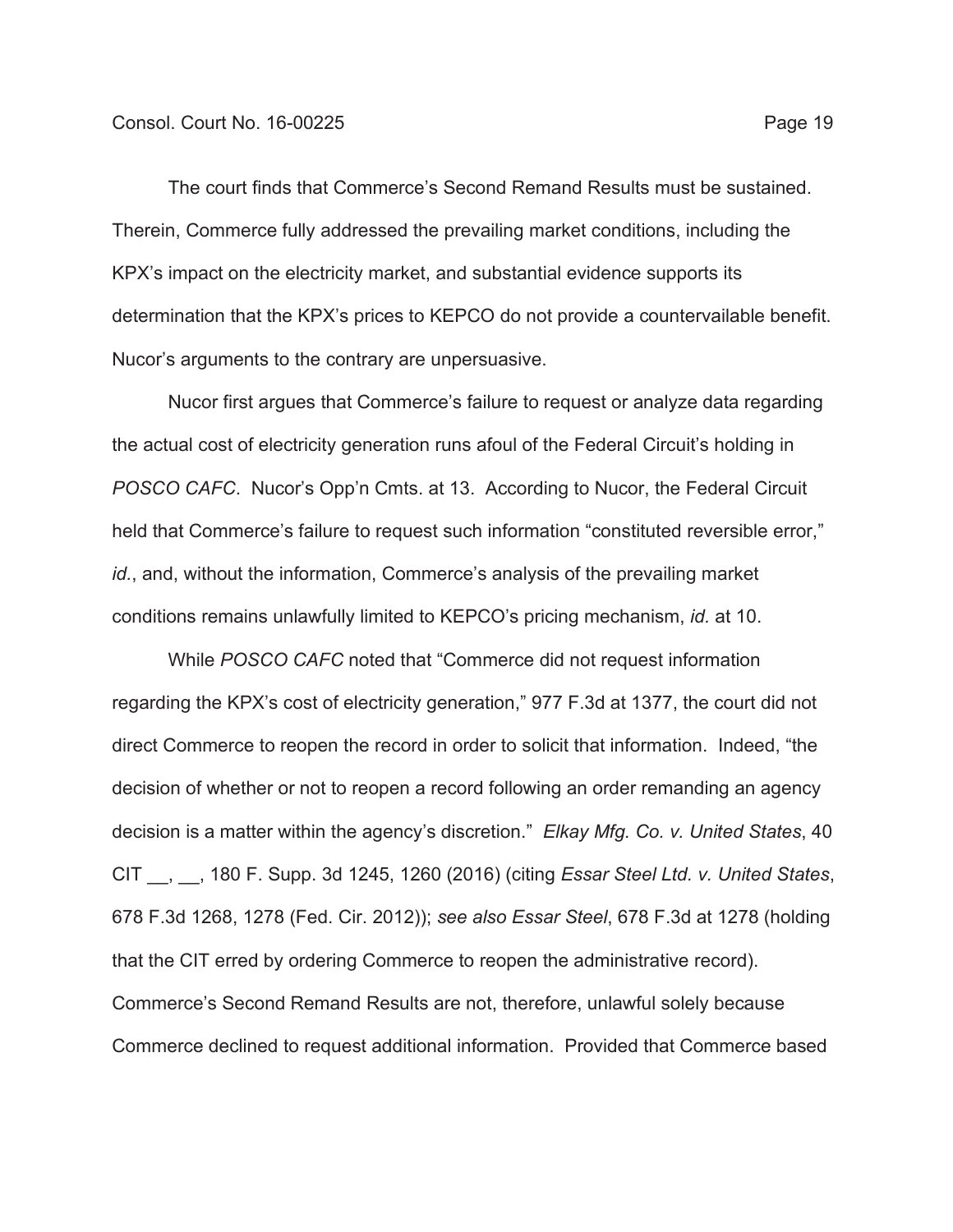its Second Remand Results on substantial evidence, Commerce need not have reopened the administrative record on remand.

Nucor next argues that Commerce's analysis of the overall profitability of KEPCO and its subsidiaries fails to establish that "KEPCO's prices to the respondents reflect the full cost of generation and supply plus an amount for profit." Nucor's Opp'n Cmts. at 15.16 According to Nucor, "KEPCO's pricing structure 'creates *de facto* crosssubsidization, [through] which the majority of society . . . pays the highest governmentassigned prices in order to cover the fixed costs that are excluded from the governmentassigned prices paid to generators supplying electricity to off-peak, industrial consumers' like the mandatory respondents in the investigation." *Id.* at 16 (citation omitted). To support this argument, Nucor compares the lowest off-peak unit prices to the annual average KPX unit price for the lowest cost generator. *See id.* (citing Initial Questionnaire Resp. (Oct. 23, 2015) ("POSCO's Questionnaire Resp."), Ex. A-2, CR 58–102, PR 120–138, CRJA Tab 1; Sec. III Initial Questionnaire Resp. (Oct. 30, 2015)

 $16$  Nucor also argues that Commerce failed to consider the KPX as part of the relevant authority and instead "attempt[s] to transform" the *POSCO CAFC* court's holding "into an upstream subsidy issue." Nucor's Opp'n Cmts. at 14. However, as Nucor concedes, *see id.* at 15, Commerce acknowledged that the KPX is an "authority" for purposes of 19 U.S.C. § 1677(5)(B), *see* Second Remand Results at 8–9. The question before the court is whether Commerce adequately examined the KPX's role in the Korean electricity market. *See* Nucor's Opp'n Cmts. at 15 ("The KPX is thus an integral part of the 'authority' under investigation, and its role in that authority's price-setting process must be thoroughly examined in accordance with . . . *POSCO CAFC*.").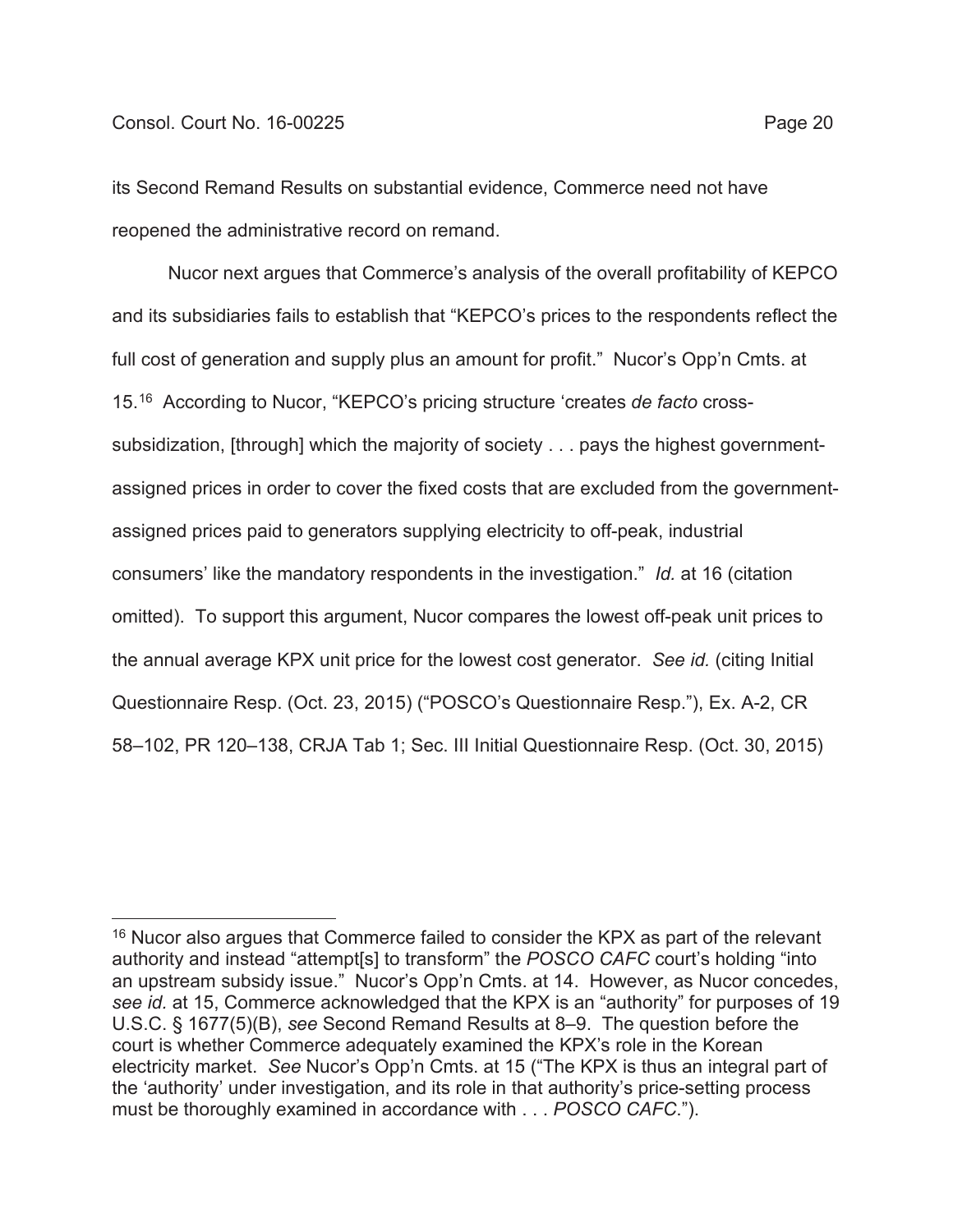Commerce, however, cites record evidence confirming that, for the POI, the KPX's pricing enabled KEPCO's generators to recover the cost of fuel to produce electricity. *See* Second Remand Results at 39 & n.139 (listing the respective prices and costs for each subsidiary in Korean Won per kilowatt hour ("kWh")).<sup>18</sup> Nucor attempts to undermine this finding, arguing that the KPX's prices are based on "costs assigned to the generators by the Cost Evaluation Committee" rather than "the actual costs of generating and supplying electricity." Nucor's Opp'n Cmts. at 16 n.1 (emphasis omitted). Even if correct, Nucor's argument overlooks the fact that Commerce compared the KPX's prices to the generators' actual POI-average fuel costs. *See* Second Remand Results at 39 n.139 (citing GOK's Questionnaire Resp., Ex. E-3 at 35, 40, 42–46).19

<sup>&</sup>lt;sup>17</sup> Nucor cites record evidence reporting monthly average [[

<sup>]]</sup> Korean Won/kWh. Nucor's Opp'n Cmts. at 16 (citing, *inter alia*, POSCO's Questionnaire Resp., Ex. A-2; Hyundai's Questionnaire Resp., Ex. A-1. Such prices, Nucor contends, are [[ ]] "the lowest cost generator" that "sold electricity through the KPX at a unit price of . . . 59.95" Korean Won per kWh. Nucor's Opp'n Cmts. at 16 (citing Second Remand Results at 39 n.139).

<sup>&</sup>lt;sup>18</sup> Commerce incorrectly stated the average fuel cost for Korea Southern Power Co., Ltd. as 81.43 Won/kWh when KEPCO reported the amount as 91.43 Won/kWh; however, this typographical error does not change the analysis because the KPX's average unit price for that company—111.17 Won/kWh—still exceeds the average fuel price. *See* Second Remand Results at 39 n.139; GOK's Questionnaire Resp., Ex. E-3 at 45.

<sup>&</sup>lt;sup>19</sup> KEPCO's Form 20-F contains the POI-average KPX price for each KEPCO subsidiary and independent generator. *See* GOK's Questionnaire Resp., Ex. E-3 at 35. For nuclear generators, KEPCO reported the "average fuel cost per kilowatt for 2014." *Id.* at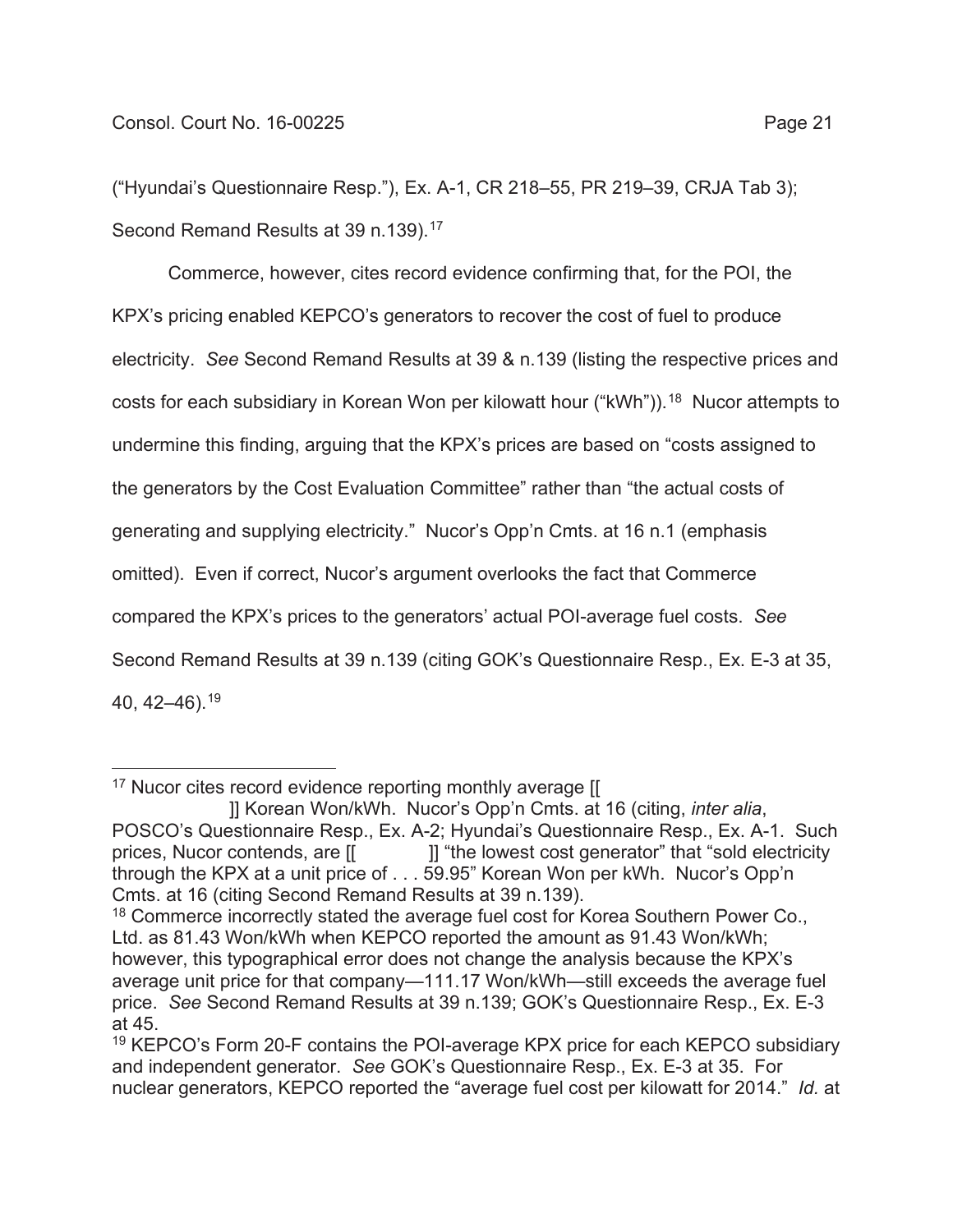Additionally, Commerce accounted for the actual fixed costs of producing electricity when it further explained that both KEPCO and, crucially, its generating subsidiaries "were profitable in 2014" to the extent that most of the subsidiaries "paid out cash dividends." Second Remand Results at 39 & nn.140–41 (citing GOK's Questionnaire Resp., Ex. E-3 at F-9–F-10, F-41, F-68, F-75). In other words, Commerce found that the KPX's prices allowed the generators to more than cover both fixed and variable costs. *See id.*

Nucor's arguments regarding overall profitability focus on the respondents' offpeak electricity consumption. *See* Nucor's Opp'n Cmts. at 15–16. Although off-peak usage may be cheaper because electricity can be produced by nuclear generators that use cheaper fuels, *see* GOK's Questionnaire Resp. at 10 n.3, the respondents' electricity consumption was not limited to off-peak periods, *see* POSCO's Questionnaire Resp., Ex. A-2; Hyundai's Questionnaire Resp., Ex. A-1.<sup>20</sup> Accordingly, the respondents' consumption was not limited to particular generators or fuel sources and Nucor's argument is inapposite.

Nucor's price comparison also lacks merit. Nucor seeks to compare the lowest *monthly* average off-peak price paid by the respondents for certain months of the POI to the lowest *annual* average unit price paid to a KEPCO generator. Nucor's Opp'n Cmts.

<sup>40.</sup> For non-nuclear generators, KEPCO reported an annual average fuel cost per kilowatt in 2014 based upon the net amount of electricity generated." *Id.* at 42–46. <sup>20</sup> For example, roughly  $[[ \ ]]$  percent of POSCO's electricity was consumed during  $[[ \ ]$ 

 <sup>]]</sup> hours, with the remaining electricity consumed during [[

 <sup>]]</sup> hours. POSCO's Questionnaire Resp., Ex. A-2 (POSCO's monthly electricity rates).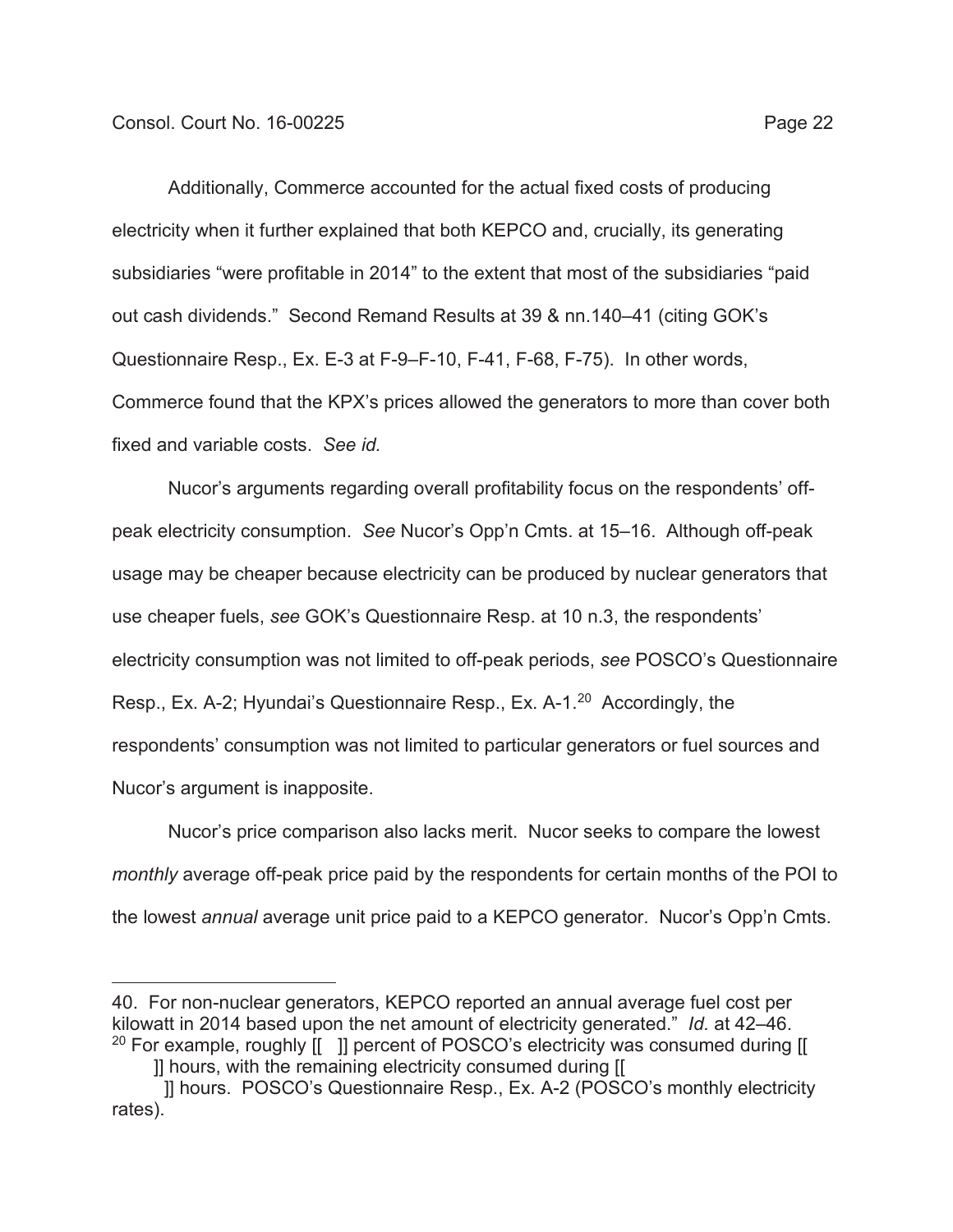at 16; *see also* Second Remand Results at 39 n.139. Given that the KPX set prices on an hourly basis, *see* GOK's Questionnaire Resp., Ex. E-3 at 31–32, Nucor's inconsistent cherry-picking of data fails to demonstrate that the respondents paid less for their respective electricity consumption than was necessary to allow the generators to recover the costs of supplying that electricity and it does not call into question Commerce's analysis or conclusions.

In addition to the generators' demonstrated profitability, the KPX also recovered its costs during the POI. *See* Second Remand Results at 39 & n.143 (citing GOK's Suppl. Questionnaire Resp., Ex. SR1-KPX-1 at 9 (the KPX's comprehensive income statement)). While the KPX's costs appear to be administrative, *see* GOK's Suppl. Questionnaire Resp., Ex. SR1-KPX-1 at 9 (listing operating expenses), the KPX's revenue, consisting of transaction and membership fees, allowed the KPX to more than cover its costs for the POI, *see id.*, Ex. SR1-KPX-1 at 9–10, 49. Additionally, KEPCO was profitable overall and within the industrial tariff relevant to the respondents. *See* Second Remand Results at 11, 13, and 39; *see also* GOK's Questionnaire Resp., Ex. E-3 at F-9 (KEPCO's comprehensive income statement); *id*., Ex. E-23 (KEPCO cost data for each tariff classification).

The additional cost recovery analysis Commerce conducted on remand fully addresses the Federal Circuit's instruction to further investigate the KPX's role in the Korean electricity market and the costs of electricity generation. 977 F.3d at 1378. While Nucor may have preferred for Commerce to have used a different analytical model to consider the KPX's costs, Commerce's model permitted it to make the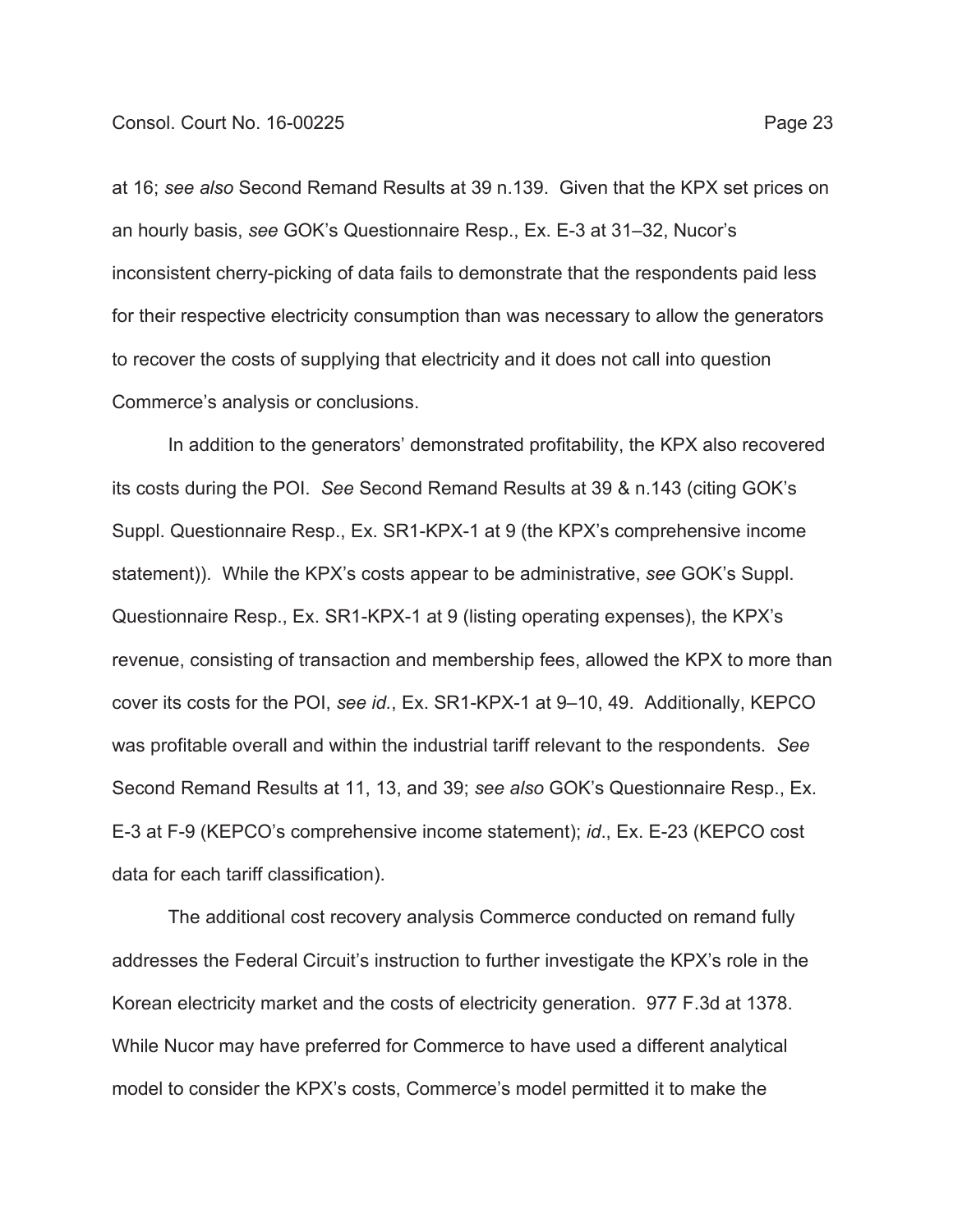necessary statutory findings and otherwise address the deficiencies in its prior analysis identified in *POSCO CAFC*. Within those broad parameters, it is Commerce, as the administering agency, that is to determine the analytical approach to establish whether a countervailable subsidy exists. Commerce's determination that the KPX's pricing of electricity to KEPCO does not provide a countervailable benefit is in accordance with law and supported by substantial evidence.<sup>21</sup>

 $21$  The court reaches this conclusion without resort to Commerce's determination in

*<sup>2017</sup> CRS Administrative Review*. *See* Second Remand Results at 40 (stating that, "[b]ecause Commerce has already conducted a thorough investigation and verification related to this issue" for the *2017 CRS Administrative Review*, "it is unnecessary to conduct a separate, additional, and duplicative investigation into the same issue for the purposes of this" remand proceeding). It is well settled that each segment of a proceeding stands on its own record and that record is limited to the relevant period of investigation or review. *See, e.g.*, *Jiaxing Brother Fastener Co. v. United States*, 822 F.3d 1289, 1299 (Fed. Cir. 2016); *Tri Union Frozen Prods., Inc. v. United States*, 40 CIT \_\_, \_\_, 163 F. Supp. 3d 1255, 1292 (2016). Commerce did not place relevant documents from the 2017 administrative review on the current record for the court's review. Aspects of the Korean electricity market may have changed between this period of investigation and the period of review examined therein. *See* 2017 Decision Mem. at 25 (discussing the 2015 implementation of a regulation governing compensation for KEPCO's subsidiaries in the event KEPCO incurs a net loss); GOK's Questionnaire Resp., Ex. E-3 at 33–35 (discussing the phased implementation of a "vesting contract" system, beginning in 2015, to replace the cost-based pool system). Accordingly, Commerce could not rely solely on its verification of evidence on a separate record to meet the substantial evidence requirement in this segment of the proceeding.